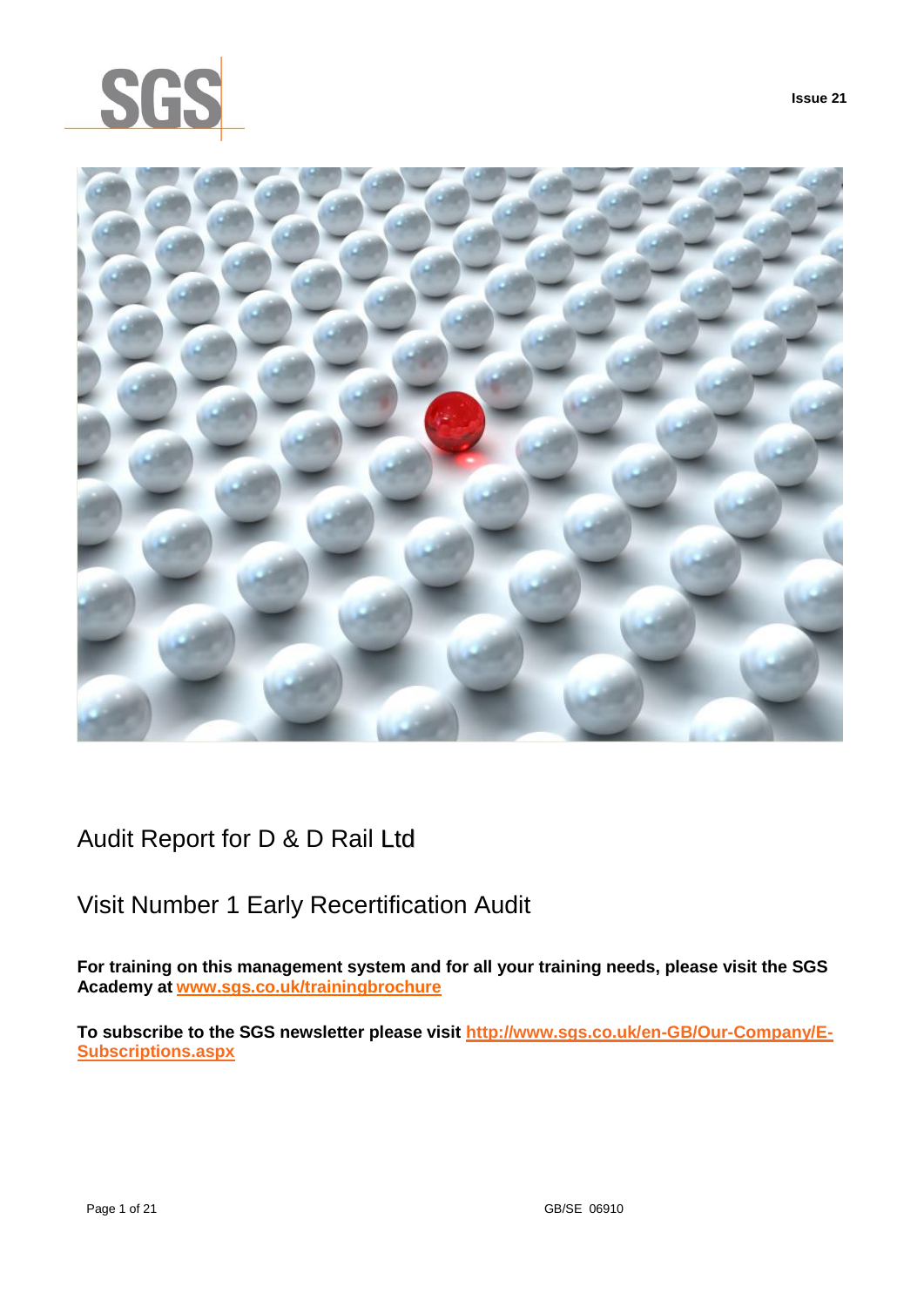

# Management System Certification Audit Summary Report

| Organisation:                                                                                                           | D & D Rail Ltd                                                                         |                                  |                         |  |                                |      |                       |
|-------------------------------------------------------------------------------------------------------------------------|----------------------------------------------------------------------------------------|----------------------------------|-------------------------|--|--------------------------------|------|-----------------------|
| Address:                                                                                                                | <b>Time House</b><br><b>Time Square</b><br><b>Basildon</b><br>Essex<br><b>SS14 1DJ</b> |                                  |                         |  |                                |      |                       |
| Standard(s):                                                                                                            | <b>System Certification</b>                                                            | ISO 9001:2015 Quality Management |                         |  | Accreditation Body(s)          |      | <b>UKAS</b>           |
| Representative:                                                                                                         | Deborah Cox                                                                            |                                  |                         |  |                                |      |                       |
| Site(s) audited:                                                                                                        | As above.                                                                              |                                  | Date(s) of $audit(s)$ : |  |                                |      | 25th & 26th July 2016 |
|                                                                                                                         |                                                                                        |                                  |                         |  |                                |      |                       |
| EAC Code:                                                                                                               | 28                                                                                     | Nace Code:                       | 45                      |  | <b>Technical</b><br>Area Code: | 28.1 |                       |
| Effective No. of<br>Personnel                                                                                           | 22                                                                                     | 1<br>No. of Shifts:              |                         |  |                                |      |                       |
| Lead auditor:                                                                                                           | Mike Swanson<br>Additional team member(s):<br>n/a                                      |                                  |                         |  |                                |      |                       |
| Additional<br>Attendees and<br>Roles                                                                                    | None                                                                                   |                                  |                         |  |                                |      |                       |
| This report is confidential and distribution is limited to the audit team, client representative and the SGS<br>office. |                                                                                        |                                  |                         |  |                                |      |                       |

## 1. Audit objectives

The objectives of this audit were:

To determine conformity of the management system, or parts of it with audit criteria and its:

- ability to ensure applicable statutory, regulatory and contractual requirements are met,
- effectiveness to ensure the client can reasonably expect to achieve specified objectives and to identify as applicable areas for potential improvement

## 2. Scope of certification

| ISO 9001:2015 Quality              | Construction and maintenance: new and refurbishment projects, excluding |
|------------------------------------|-------------------------------------------------------------------------|
| Management System<br>Certification | clause 8.3 Design and Development                                       |

Has this scope been amended as a result of this audit?  $\Box$  Yes  $\Box$  Yes  $\Box$  No This is a multi-site audit and an Appendix listing all relevant sites and/or remote locations has been established (attached) and agreed with the client  $\Box$  Yes  $\boxtimes$  No

For integrated audits, confirm the current level of the client's IMS integration:  $\boxtimes$  N/A  $\Box$  Basic  $\Box$  High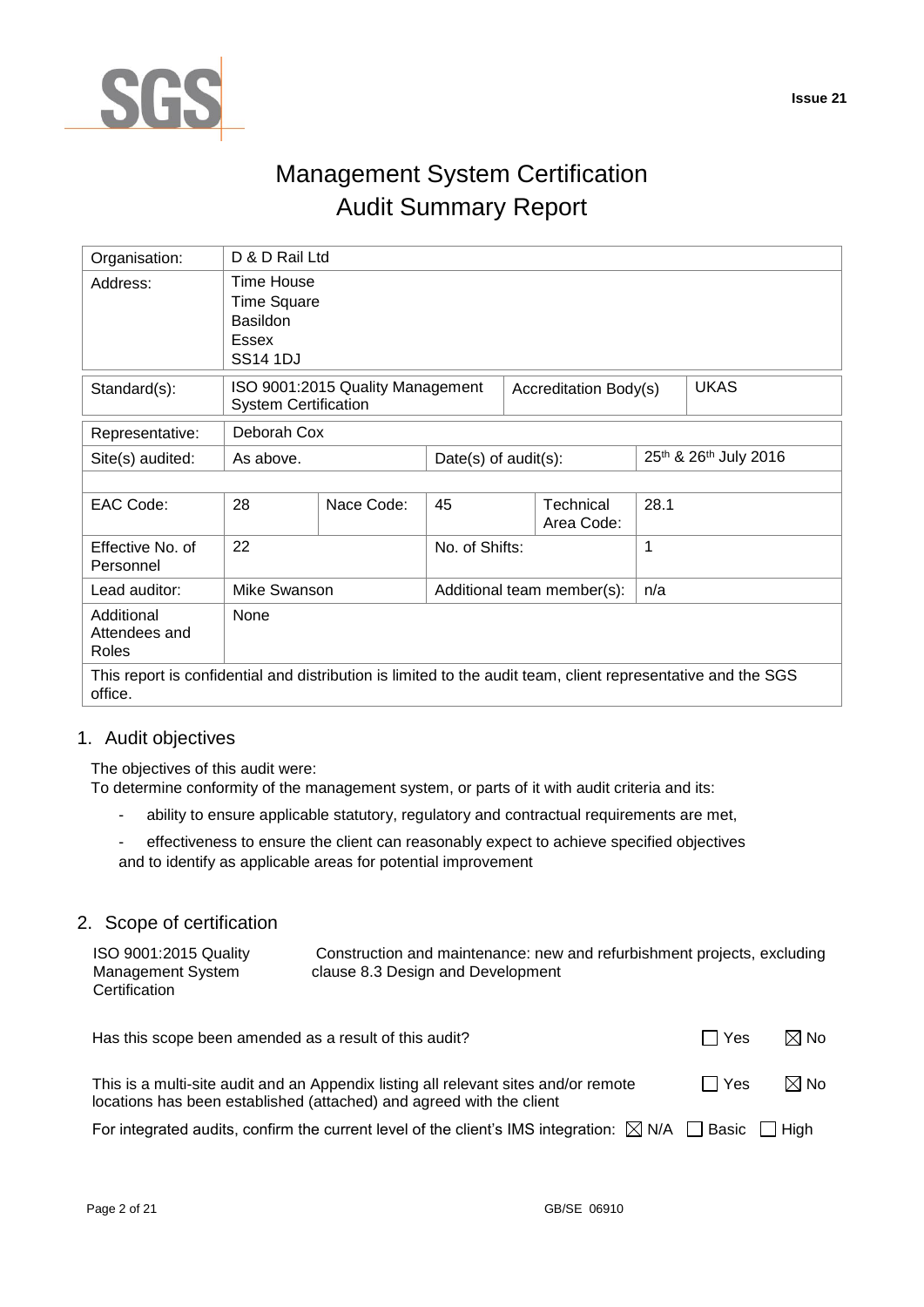

## 3. Current audit findings and conclusions

The audit team conducted a process-based audit focusing on significant aspects/risks/objectives required by the standard(s). A sampling process was used, based on the information available at the time of the audit. The audit methods used were interviews, observation of activities and review of documentation and records.

The structure of the audit was in accordance with the audit plan included as an annex to this summary report.

The audit team concludes that the organisation  $\boxtimes$  has  $\Box$  has not established and maintained its management system in line with the requirements of the standard and demonstrated the ability of the system to systematically achieve agreed requirements for products or services within the scope and the organisation's policy and objectives.

Number of nonconformities identified: 0 Major 0 Minor

Therefore the audit team recommends that, based on the results of this audit and the system's demonstrated state of development and maturity, management system certification be:

 $\Box$  Granted /  $\boxtimes$  Continued /  $\Box$  Withheld /  $\Box$  Suspended until satisfactory corrective action is completed.

### 4. Previous Audit Results

The results of the last audit of this system have been reviewed, in particular to assure appropriate correction and corrective action has been implemented to address any nonconformity identified. This review has concluded that:

Any nonconformity identified during previous audits has been corrected and the corrective action  $\boxtimes$ continues to be effective. (Refer to Section 6 for details)

The management system has not adequately addressed nonconformity identified during previous audit П activities and the specific issue has been re-defined in the nonconformity section of this report.

### 5. Audit Findings

The audit team conducted a process-based audit focusing on significant aspects/risks/objectives. The audit methods used were interviews, observation of activities and review of documentation and records.

| The management system documentation demonstrated conformity with the requirements<br>of the audit standard and provided sufficient structure to support implementation and<br>maintenance of the management system.                                    | $\boxtimes$ Yes | No        |
|--------------------------------------------------------------------------------------------------------------------------------------------------------------------------------------------------------------------------------------------------------|-----------------|-----------|
| The organisation has demonstrated effective implementation and maintenance /<br>improvement of its management system and is capable of achieving its policy objectives.<br>as well as and the intended results of the respective management system(s). | $\boxtimes$ Yes | <b>No</b> |
| The organisation has demonstrated the establishment and tracking of appropriate key<br>performance objectives and targets and monitored progress towards their achievement.                                                                            | $\boxtimes$ Yes | $\Box$ No |
| The internal audit program has been fully implemented and demonstrates effectiveness<br>as a tool for maintaining and improving the management system.                                                                                                 | $\boxtimes$ Yes | <b>No</b> |
| The management review process demonstrated capability to ensure the continuing<br>suitability, adequacy and effectiveness of the management system.                                                                                                    | $\boxtimes$ Yes | No        |
| Throughout the audit process, the management system demonstrated overall<br>conformance with the requirements of the audit standard.                                                                                                                   | $\boxtimes$ Yes | No.       |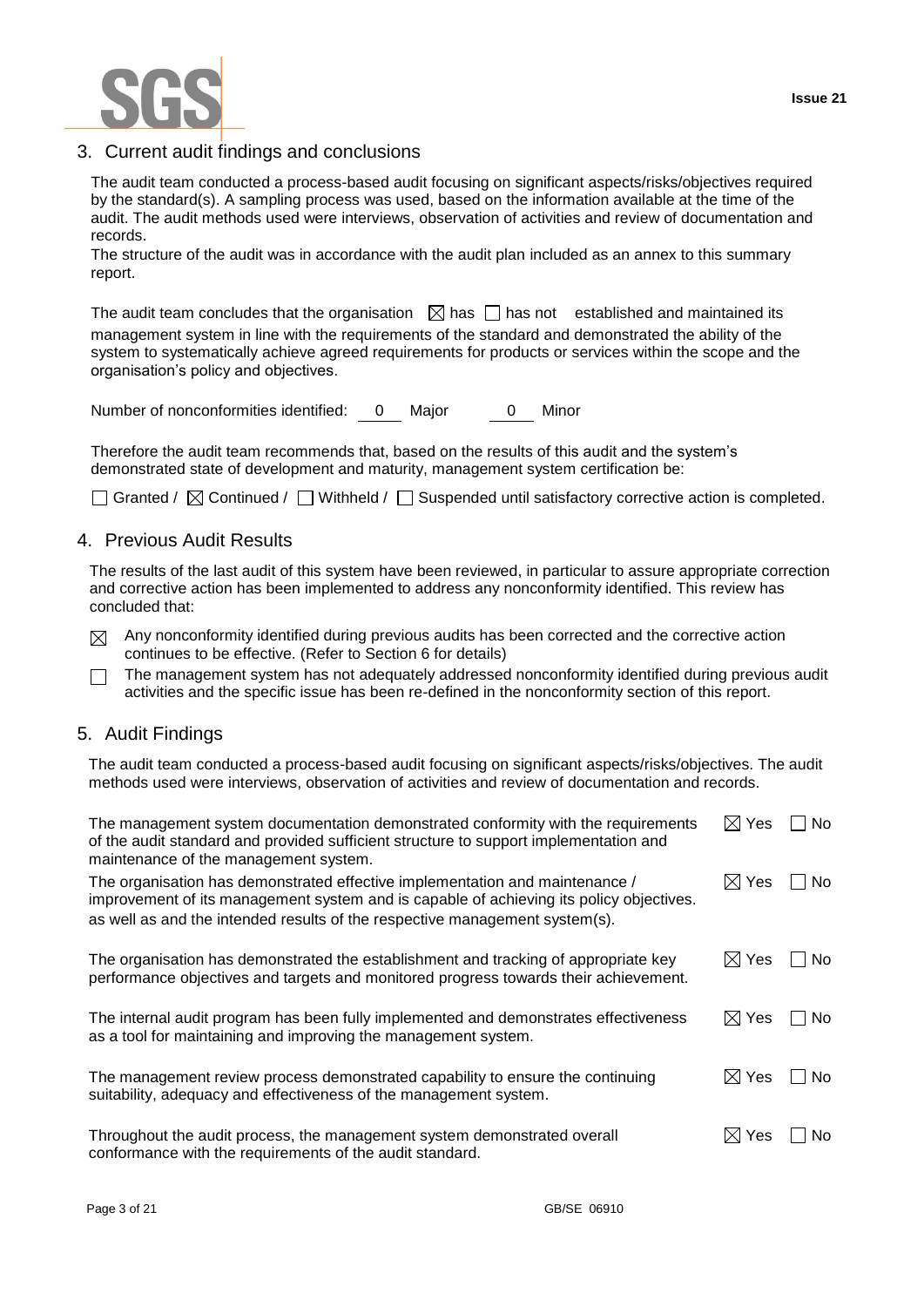

## 6. Significant Audit Trails Followed

The specific processes, activities and functions reviewed are detailed in the Audit Planning Matrix and the Audit Plan. In performing the audit, various audit trails and linkages were developed, including the following primary audit trails, followed throughout:

Relating to Previous Audit Results: *(additional text required against italic font)*

| All observations, opportunities for improvement and<br>nonconformities reviewed and suitably addressed: | $\boxtimes$ Yes | l No | $\Box$ None raised |
|---------------------------------------------------------------------------------------------------------|-----------------|------|--------------------|
| Evidence:                                                                                               |                 |      |                    |

- 1. Please reference the QP number and issue on the audits taking place. *Completed.*
- *2.* It would be worth reviewing the inputs and outputs required by the 2015 standard in readiness for the subsequent management review in March 2016. *Completed,*
- *3.* Please review the open NCRs with regards to risk to the business. *Completed.*

All 3 above audit findings from the previous surveillance visit have been closed, with objective evidence presented.

Relating to this Audit: *(additional text required against italic font)*

**Stage 1** documentation study using the required checklist UK.TC9001 issue 1. Attached as a separate document.

Critical audit findings:

None identified.

Non-critical audit findings:

None identified.

Therefore the **stage 2** transition audit against the requirements of ISO9001:2015 continued consecutively.

### **Changes:**

| Level of Integration? n/a 9001 only.                                                                        | N/A |  | <b>Basic</b> | High           |
|-------------------------------------------------------------------------------------------------------------|-----|--|--------------|----------------|
| Key/Significant Organisational changes? (e.g key personnel, client activities,<br>management system)        |     |  | Yes          | $\boxtimes$ No |
| Key/Significant System changes?                                                                             |     |  | Yes          | $\boxtimes$ No |
| Sample reviewed:                                                                                            |     |  |              |                |
| Head count is the same at 22.                                                                               |     |  |              |                |
| No change to scope of certification required.                                                               |     |  |              |                |
| All core processes remain the same, although the whole documented quality management system has been        |     |  |              |                |
| reviewed and amended where required in line with the requirements of ISO9001:2015.                          |     |  |              |                |
| The organisation remain in offices in Basildon with direct connectivity to the London underground stations  |     |  |              |                |
| specifically where the vast major of their business remains.                                                |     |  |              |                |
| As expected therefore the vast majority of the works are carried out overnight.                             |     |  |              |                |
| As observed, the morning meetings continue religiously, which reviews the handover from the previous nights |     |  |              |                |
| activities. These are comprehensive meetings with fully documented records supporting the discussions, and  |     |  |              |                |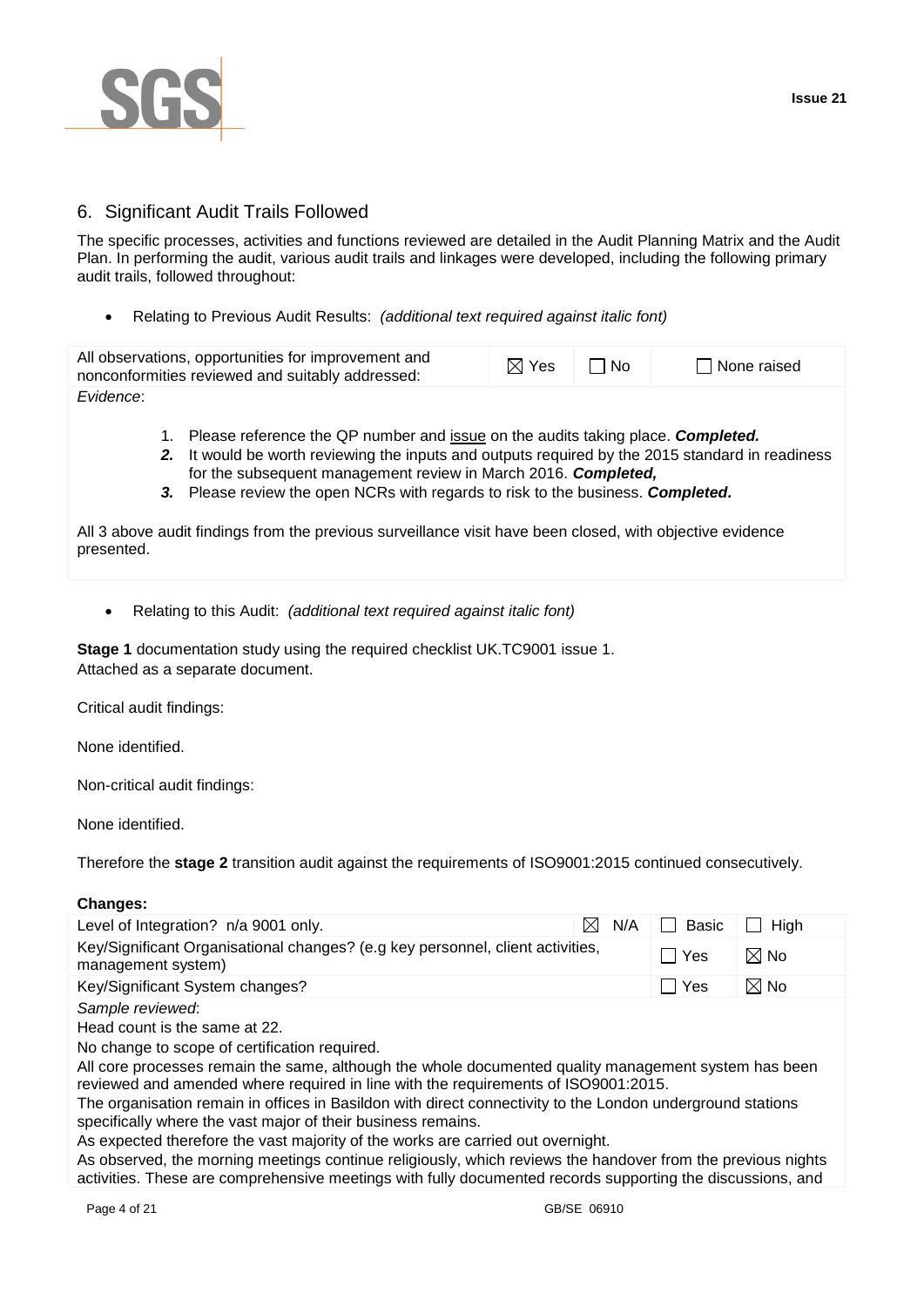more lately include photographic evidence of works completed, concerns, and problem areas, as discussed, a picture says a thousand words and really helps the office handover meeting understand the current position on site.

| <b>Context of the Organisation:</b>                                                                                                                                                                                                                                                                         |                 |           |
|-------------------------------------------------------------------------------------------------------------------------------------------------------------------------------------------------------------------------------------------------------------------------------------------------------------|-----------------|-----------|
| Has the organisation determined internal and external issues relevant to its<br>purposes and strategic direction?                                                                                                                                                                                           | $\boxtimes$ Yes | $\Box$ No |
| Has the organisation determined who its interested parties are?                                                                                                                                                                                                                                             | $\boxtimes$ Yes | $\Box$ No |
| Has the organisation understood the relevant needs and expectations of these<br>interested parties?                                                                                                                                                                                                         | $\boxtimes$ Yes | $\Box$ No |
| Has the organisation determined the boundaries and applicability and the<br>management system in order to establish its scope?                                                                                                                                                                              | $\boxtimes$ Yes | $\Box$ No |
| Has the organisation established, implemented and maintained and continually<br>improved its management system?                                                                                                                                                                                             | $\boxtimes$ Yes | ∣ No      |
| Evidence / or Comment in preparation for transition:                                                                                                                                                                                                                                                        |                 |           |
| 27th May 2016 Transition preparedness meeting with the MD and QM.<br>Including the impact on the business and documentation requirements.<br>Company HSQE Objectives.<br>Management review 29 <sup>th</sup> March 2016 now includes a summary of the context and review if internal and<br>external issues. |                 |           |
|                                                                                                                                                                                                                                                                                                             |                 |           |

Business risk & opportunities register dated 27/5/16

A business plan is in place, and outlines the context in which the organisation has laid out it's work flow and documented QMS.

Strategic direction emanates from the business plan.

The interested parties are established and listed, and reviewed at management review.

These are listed in the attached checklist.

### **Management Review:**

| Undertaken at defined intervals?                                                                                                                                                                                                                | $\boxtimes$ Yes | □ No      |  |
|-------------------------------------------------------------------------------------------------------------------------------------------------------------------------------------------------------------------------------------------------|-----------------|-----------|--|
| Date of last review: $\frac{1}{2}$ 29 <sup>th</sup> March 2016                                                                                                                                                                                  |                 |           |  |
| Attended by Senior Management?                                                                                                                                                                                                                  | $\boxtimes$ Yes | No        |  |
| All required inputs/outputs?                                                                                                                                                                                                                    | $\boxtimes$ Yes | $\Box$ No |  |
| Evidence:<br>Now includes a summary of the context and review if internal and external issues.<br>Good detail within the newly compiled agenda, fully compliant to 9.3<br>Full set of minutes seen.<br>Business Continuity plan in place 4/1/16 |                 |           |  |

### **Internal Audits:**

| Programme/schedule in place, audits conducted on time?                                                                                                                                                                                                                                                                                                                                                                                                                                                         | $\boxtimes$ Yes | No.         |  |
|----------------------------------------------------------------------------------------------------------------------------------------------------------------------------------------------------------------------------------------------------------------------------------------------------------------------------------------------------------------------------------------------------------------------------------------------------------------------------------------------------------------|-----------------|-------------|--|
| Reported satisfactorily, containing objective evidence and showing impartiality?                                                                                                                                                                                                                                                                                                                                                                                                                               | $\boxtimes$ Yes | No          |  |
| Actions identified, suitably addressed within defined timescale?                                                                                                                                                                                                                                                                                                                                                                                                                                               | $\boxtimes$ Yes | $\sqcap$ No |  |
| Sample reviewed:<br>Auditors are Graham Hill senior projects manager and Deborah Cox as QM and senior office manager.<br>Full independence seen.<br>Example:<br>5/7/16 HSPPD Auditee Graham. Report number 459 and against procedure QP11.<br>1 observation identified close out 31 <sup>st</sup> August.<br>8/7/16 Purchasing and Procurement auditee Samantha against procedure QP04 report number 458<br>No audit findings.<br>10/6/16 Training Auditee Samantha. Report nummer 457 against procedure QP14. |                 |             |  |
| Page 5 of 21<br>GB/SE 06910                                                                                                                                                                                                                                                                                                                                                                                                                                                                                    |                 |             |  |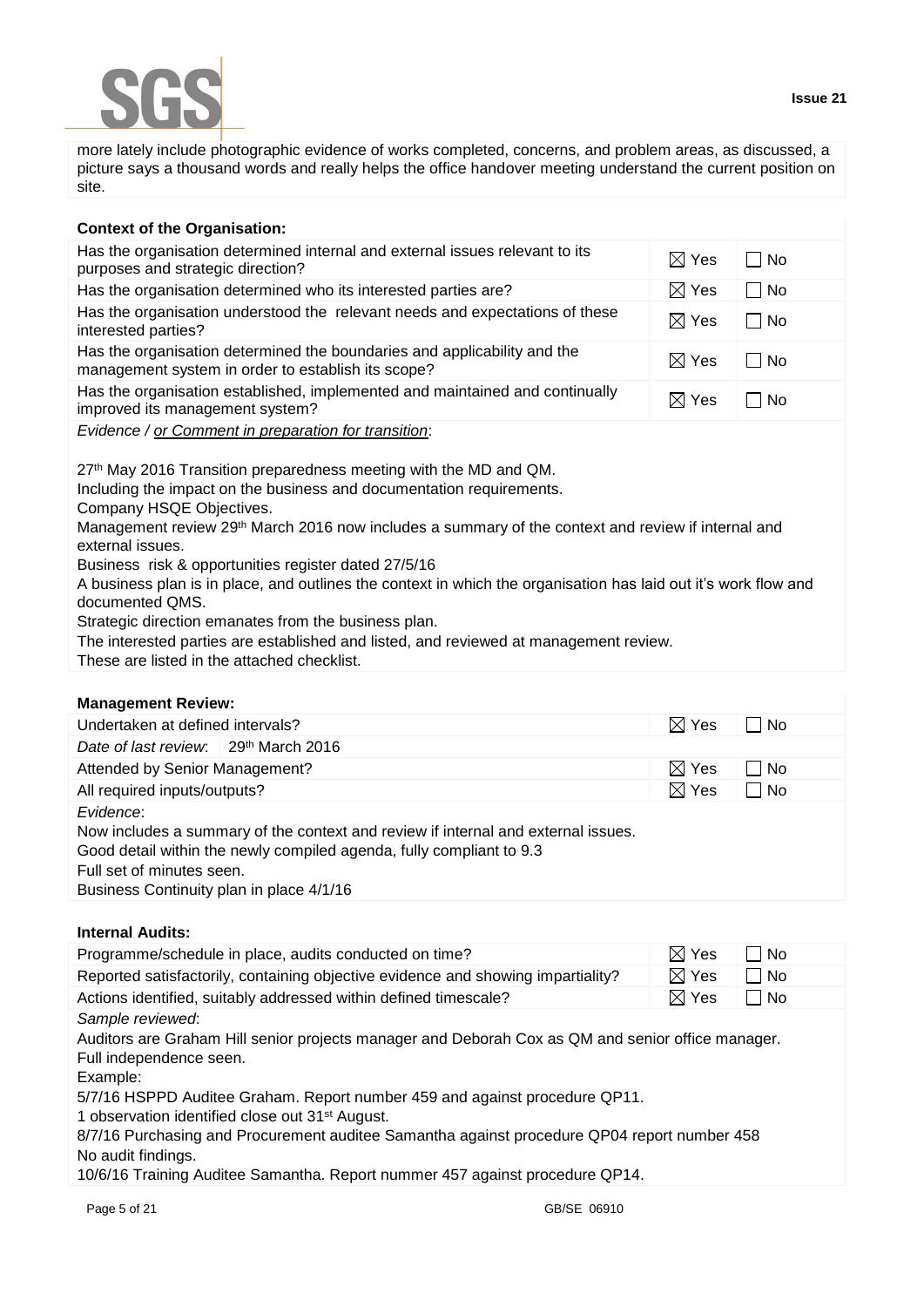

| Major NCR raised reference unavailable first aid certificatation.              |
|--------------------------------------------------------------------------------|
| 10/6/16 H & S Graham Hill auditee - Report number 456 against procedure QP16   |
| No audit findings.                                                             |
| Two main internal auditors, both trained, and allows for independent auditing. |
| Schedule of planned audits in place                                            |

## **External communications/Customer feedback (incl. comments/suggestions):**

| Received from customer, interested parties?                                          | i⊠ Yes          | . I No |
|--------------------------------------------------------------------------------------|-----------------|--------|
| Reported, reviewed and investigated?                                                 | $\boxtimes$ Yes | l INo  |
| Actions identified, suitably addressed and communicated within defined<br>timescale? | $\boxtimes$ Yes | l I No |
| Sample reviewed:                                                                     |                 |        |

Specific contacts and communication lines are established and detailed within each project.

Detailing the initial contacts and any secondary contacts & method of contact.

Evidence of minimal complaints over the years is testament to the robust lines of communication with the clients, established to gain concerns in either direction before they become a proble.

Reviewed project at Liverpool Street Station which demonstrates these communication links.

## **Customer satisfaction process (9001):**

| Received from customer?                                                                  | $\boxtimes$ Yes | ∏ No |
|------------------------------------------------------------------------------------------|-----------------|------|
| Results reviewed, used for continual improvement of the effectiveness of the<br>QMS?     | $\boxtimes$ Yes | No   |
| Sample reviewed:                                                                         |                 |      |
| Questionnaire just about to be refreshed and is normally sent on completion of projects. |                 |      |
| Reported back at management review.                                                      |                 |      |
| Example:                                                                                 |                 |      |
| Brixton underground 14/9/15 all good feedback                                            |                 |      |
| Tube lines 2014 - Good feedback                                                          |                 |      |
| Red Sixty $-$ 20/5/16 all good.                                                          |                 |      |

## **Objectives:**

| Measurable objectives, control objectives, annex A clearly defined?       | $\bowtie$<br>Yes | No        |
|---------------------------------------------------------------------------|------------------|-----------|
| Established at relevant functions and levels? (9001)                      | $\boxtimes$ Yes  | No        |
| Programme/Action Plan established and adhered to? (14001/18001/50001) n/a | $\boxtimes$ Yes  | $\Box$ No |
| Sample reviewed:                                                          |                  |           |
|                                                                           |                  |           |
| Updated as of beginning of July 2016                                      |                  |           |
| Remain largely the same:                                                  |                  |           |
| Within the management review process, defined and reviewed.               |                  |           |
| Complete 100% of planned quality audits.                                  |                  |           |
| 90% tool box talks within 5 days, & 100% within 1 month.                  |                  |           |
| Zero lost time accidents                                                  |                  |           |
| Zero reportable accidents                                                 |                  |           |
| Minimum 4 site inspections per month                                      |                  |           |
| Achieve targets of HSE inspections.                                       |                  |           |
| HSE issues raised per inspection:                                         |                  |           |
| Category A: 0.03 target - Achieved 0.12 Below target *                    |                  |           |
| Category B: 0.50 target - Achieved 0.20 on target                         |                  |           |
| Category C: 0.25 target – Achieved 0.08 on target<br>۰                    |                  |           |
| Recycling 95% currently 95.65%                                            |                  |           |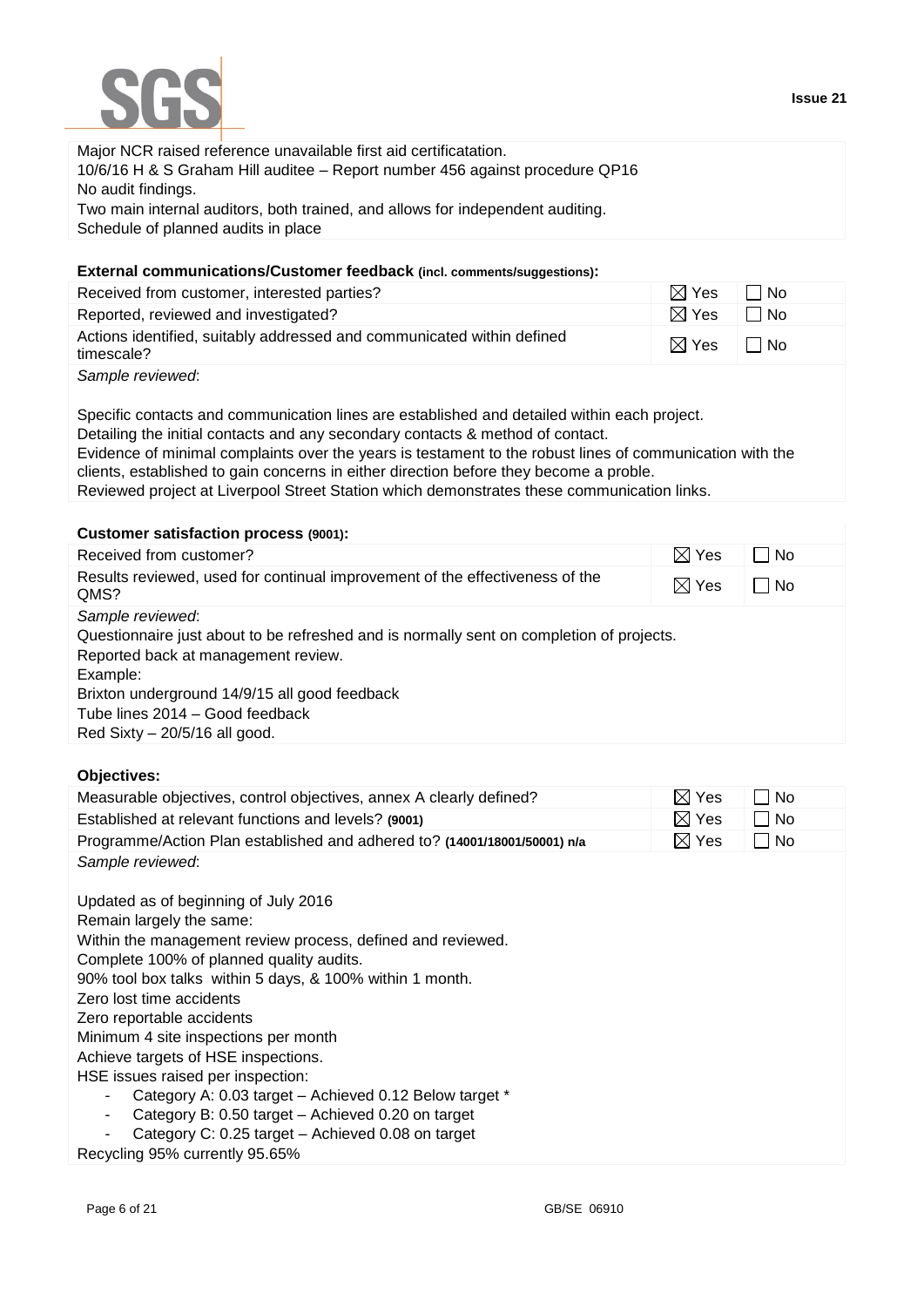

## **Legislation:**

| Demonstrated awareness of all applicable legal and other requirements?                                                                                                                                                                                               | $\boxtimes$ Yes | No<br>$\mathbf{I}$ |
|----------------------------------------------------------------------------------------------------------------------------------------------------------------------------------------------------------------------------------------------------------------------|-----------------|--------------------|
| Arrangements in place to monitor amendments to legal and other requirements?                                                                                                                                                                                         | $\boxtimes$ Yes | $\Box$ No          |
| Sample of recent changes reviewed:<br>FORS, CIRASS, RISQS (Same as Linkup), FIRAS, iCATS, CHAS, safecontractor<br>Deborah keeps a close eye on any changes to statutory and legislative requirements.                                                                |                 |                    |
| Incidents, complaints, correction and corrective action (dependent on standard):                                                                                                                                                                                     |                 |                    |
| Identified, investigated, actioned, reported in accordance with requirements?                                                                                                                                                                                        | $\boxtimes$ Yes | l INo              |
| Actions identified and addressed?                                                                                                                                                                                                                                    | $\boxtimes$ Yes | No                 |
| Sample reviewed:<br>None since 2010 in terms of formal complaints.<br>Internal NCRs<br>Example:<br>No 55 12/7/16 Major now closed.<br>No 53 10/6/16 Training Major now closed.<br>No 52 31/5/16 Purchase orders Major now closed.<br>No apparent adverse trend here. |                 |                    |

## **Preventive action:**

| Identified, actioned, reported in accordance with requirements?                                                                                     | $\boxtimes$ Yes | ∣No  |
|-----------------------------------------------------------------------------------------------------------------------------------------------------|-----------------|------|
| Actions identified and addressed?                                                                                                                   | $\boxtimes$ Yes | ∣ No |
| Sample reviewed:                                                                                                                                    |                 |      |
| Risk aspects:                                                                                                                                       |                 |      |
| RAMS prepared and signed off by the site HSQ&E.                                                                                                     |                 |      |
| Risk assessment carried out at estimation stage using Tender pricing document, ensuring the organisatio isn't<br>exposed to undue risk financially. |                 |      |
| Method statements seen:                                                                                                                             |                 |      |
| Balham station 13/7/16, reviewed accepted & signed off HSQ&E safety advisor stamped up as accepted<br>18/7/16                                       |                 |      |

## **Aspects/Hazards/Risks (Not Required for ISO9001):**

| All Aspects/Reasonably Foreseeable Hazards identified?                    |     | □ Yes           | $\boxtimes$ No |
|---------------------------------------------------------------------------|-----|-----------------|----------------|
| All Aspects/Consequential Risks evaluated?                                |     | l Yes           | $\boxtimes$ No |
| Appropriate control measures applied?                                     |     | ∣ Yes           | $\boxtimes$ No |
| Suitable monitoring in place?                                             |     | ∣ Yes           | $\boxtimes$ No |
| Review undertaken at defined intervals?                                   |     | $\Box$ Yes      | $\boxtimes$ No |
| Sample reviewed: N/A<br>Certification claims and use of marks:            |     |                 |                |
| Are certification claims accurate and in accordance with SGS<br>guidance? | N/A | $\boxtimes$ Yes | $\Box$ No      |
| Is the use of certification logo and marks effectively controlled?        | N/A | $\boxtimes$ Yes | No             |

*Sample reviewed*:

As discussed as soon as the certificate is issued against ISO9001:2015, the organisation should review where and how the logo is displayed to ensure compliance to the SGS & UKAS guidelines.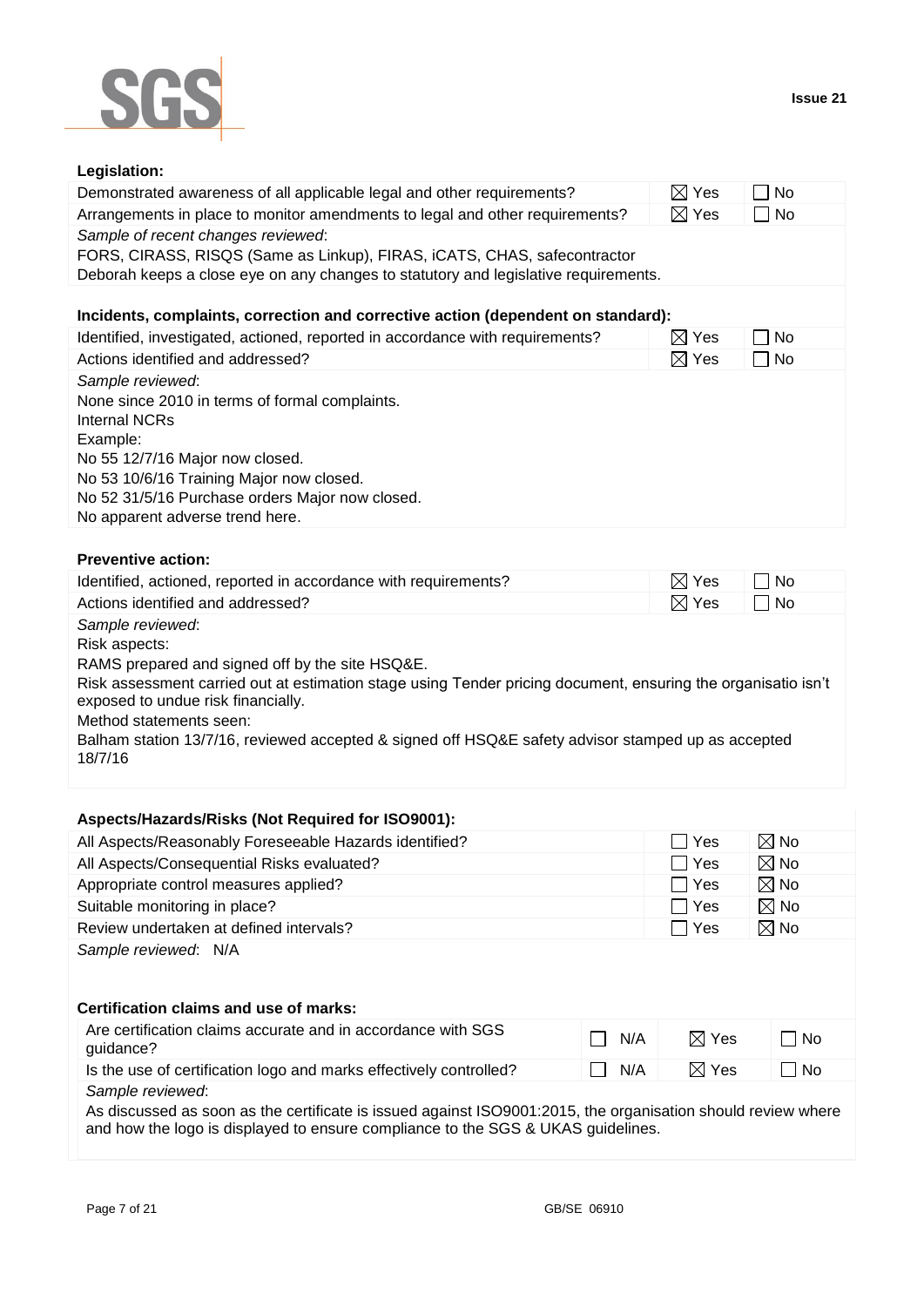

### **Operational Audit Trails:**

*Additional requirements identified from the audit plan*:

Storage and care of assets and customer property is defined within the method statements.

Example of a method statement

Balham Station – storage 5.17 of TFL-161 method statement.

At Basildon site any client assets or property is physically segregated and label identified to the works / station name.

Returning power tooling is placed in the damaged spares – quarantine area to be physically checked and tested prior it going back into stores area on the mezzanine floor and booked back into the Plant register as now available.

Checked 2 x 9" grinders S/No 073 and 020

Transfer notation seen for 020 to go back into stock

073 already showing as in stock, but actually in repair at time of audit.

Warehouse, at time of audit.

Mark was cleaning and checking a Kango which was returned from site and taken on hire.

All items traceable to a Plant register or hire documentation.

Reviewed the warehouse areas.

All correctly segregated and identified for the clear use and placement of products, tooling, and parts. Housekeeping as ever was excellent.

QP02

Project reviewed Example:

Liverpool Street Station

Elevator renewal. Project was to break out the footings for the new elevator as would be standing at a different degree angle to the existing one.

Request for service was within the existing financial framework agreement.

Potentially up against 5 other contractors within the framework.

Initial details documented using the Tender Tracker.

Detailing contacts agreed and method of communication.

Outline scope of works.

London Underground tender document pack.

Initial risk assessment in terms of risk to D & D is undertaken by Paul and Graham and a project of this value is notified to David (MD) at the outset.

At this stage the Pricing Document is built up over a lengthy period, in this case up to 3 weeks of work to complete the 15K line document.

Very complex, and includes an "Adjudication" by the MD when looking at commercial margins etc.

Previously reviewed the Greenford site correspondence: 17/8/15

Times sheets

Daily site report

Photo Register.

Material & Plant request sheet completed correctly and fully legible.

Sign in/out sheet.

All completed correctly and legible.

No evidence of repeat errors with regards to the previous findings.

PAT testing & Calibration:

Required competences identified for the JD. Subsequently trained staff continue to carry out 3 monthly checks of all equipment from site and internal.

Competence and training certification seen for Mark Ross and Bob Gregory.

Test equipment (PAT tester) remains within calibration cycle 5356 due 25/3/17

Schedule up to date for retesting for all equipment.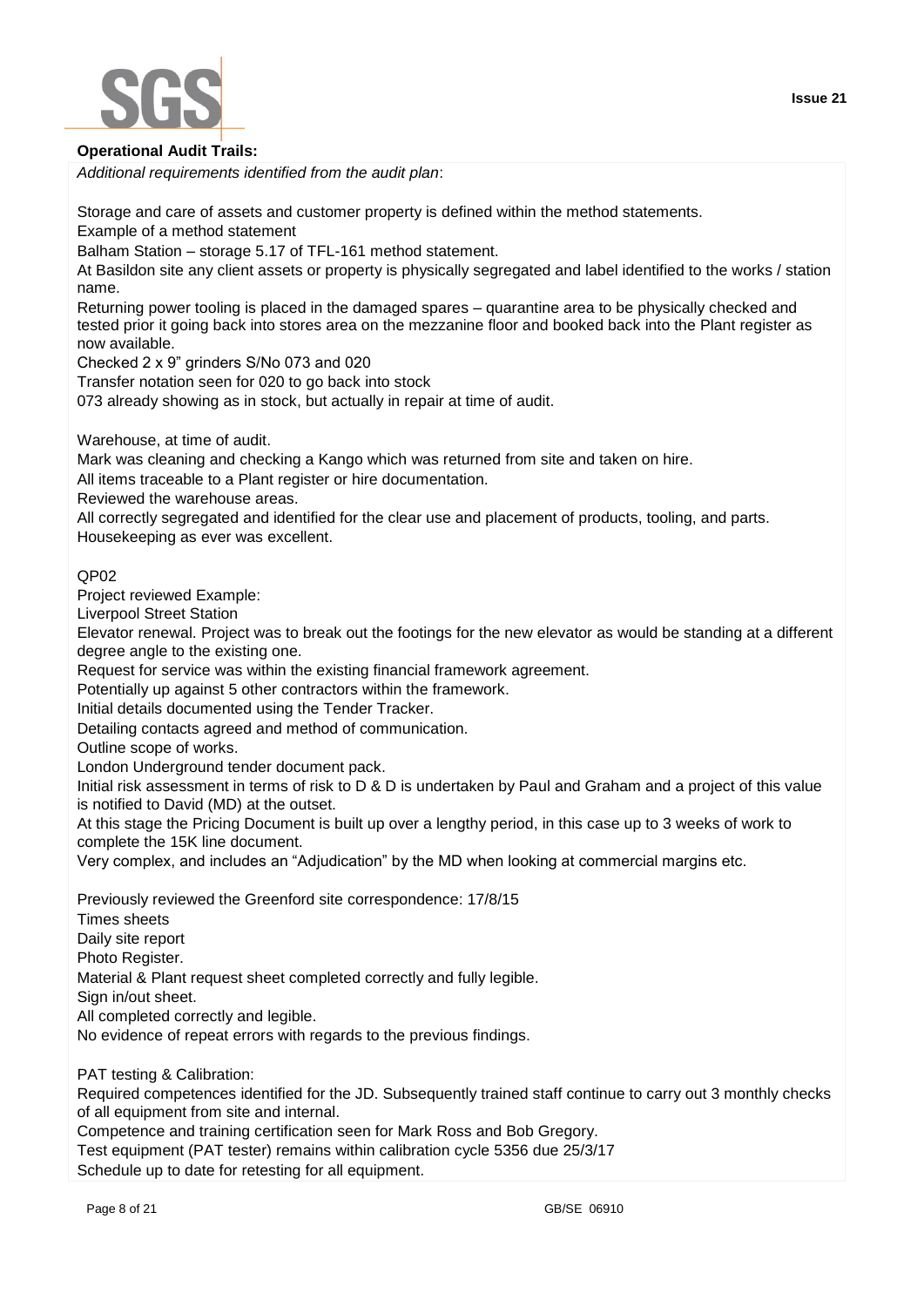

- 7. Nonconformities None identified
- 8. General Observations & Opportunities for Improvement
	- 1. The Internal NCR form QF06, would benefit from clearly recorded "Root Cause" analysis.
	- 2. Similarly, the Complaints form QF22 would benefit from clearly recorded "Root Cause" analysis.
	- 3. Clause 4.1 refers External Issues well established and listed Consider also any environmental and Neighbourly issues.
	- 4. 6.3 Planning of changes to the QMS Although there is a reference within QP03 4.1.4, this paragraph needs to reference QP01 4.11
	- 5. Please ensure plant sent for repair is taken off the available stock on the plant register. Example: Grinder 073 was in repair bay at time of audit, but showing as available on the plant register.

No corrective action requests have been identified at this audit of either Major or Minor status, therefore certification renewal and transition to ISO9001:2015 is recommended.

My thanks to Deborah, David and all at D & D for the help and hospitality during the audit.

## 9. Opening and Closing Meeting Attendance Record

| Name         | Position              | Opening | Closing |
|--------------|-----------------------|---------|---------|
| Deborah Cox  | Senior Office Manager | Yes     | Yes     |
| David Farrow | MD                    | Yes     | Yes     |
|              |                       |         |         |
|              |                       |         |         |
|              |                       |         |         |
|              |                       |         |         |
|              |                       |         |         |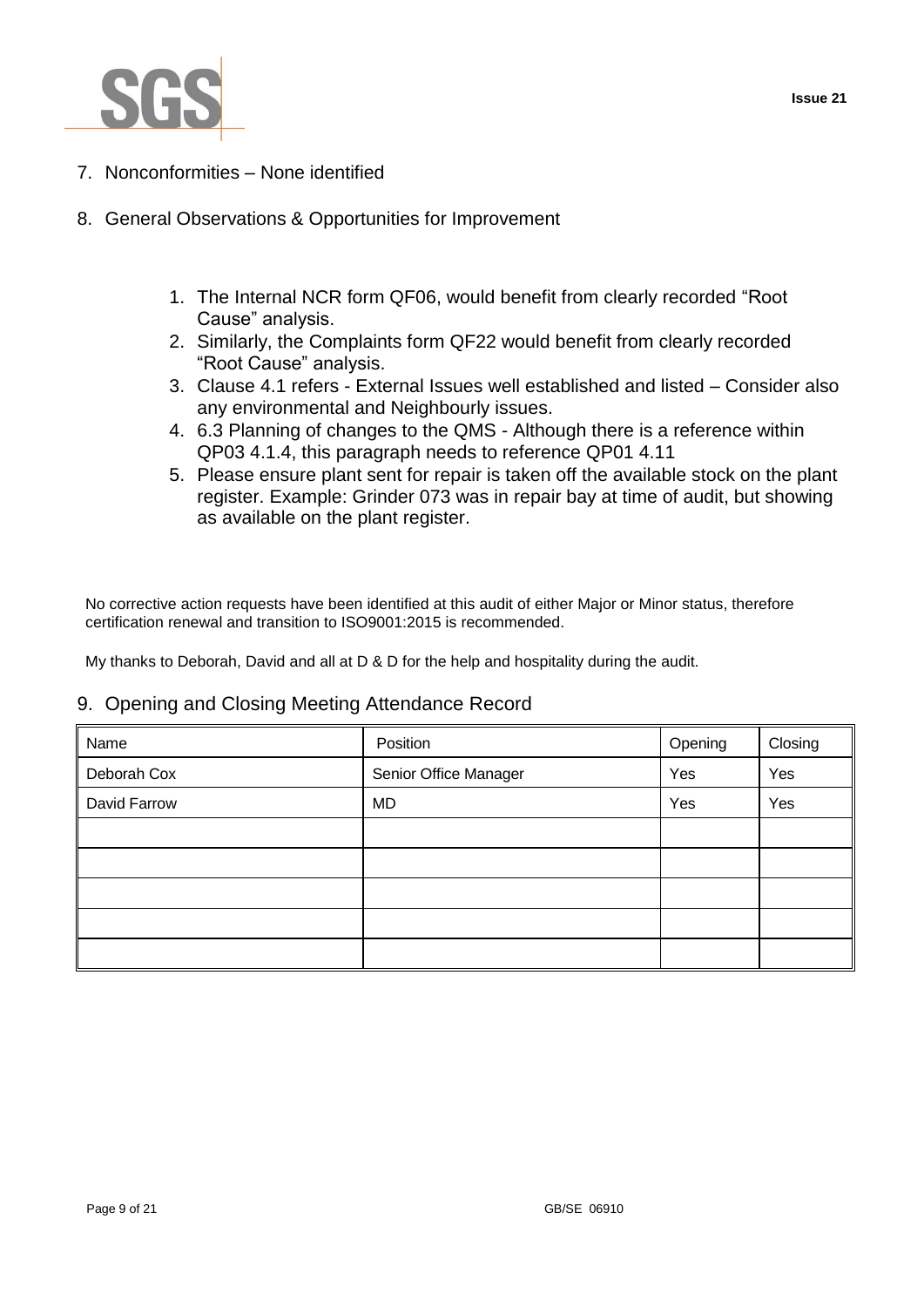

# Audit Plan (Current Visit)

| Organisation:      | D & D Rail Ltd                                                  |                                                                                                                 |                           |  |  |
|--------------------|-----------------------------------------------------------------|-----------------------------------------------------------------------------------------------------------------|---------------------------|--|--|
| Address:           | Time House                                                      |                                                                                                                 |                           |  |  |
|                    | <b>Time Square</b>                                              |                                                                                                                 |                           |  |  |
|                    | <b>Basildon</b>                                                 |                                                                                                                 |                           |  |  |
|                    | <b>Essex</b>                                                    |                                                                                                                 |                           |  |  |
|                    | SS <sub>14</sub> 1DJ                                            |                                                                                                                 |                           |  |  |
| Visit Number:      | V <sub>1</sub> R and Transition                                 | Actual Visit Date(s):                                                                                           | 25th & 26th July<br>2016. |  |  |
| Visit Due by Date: | 14/08/2016<br>For auditor information only                      |                                                                                                                 |                           |  |  |
| Lead Auditor:      | Mike Swanson                                                    |                                                                                                                 |                           |  |  |
| Team Member(s):    | n/a                                                             |                                                                                                                 |                           |  |  |
| Additional         | None                                                            |                                                                                                                 |                           |  |  |
| Attendees and      |                                                                 |                                                                                                                 |                           |  |  |
| Roles              |                                                                 |                                                                                                                 |                           |  |  |
| Standard(s):       | ISO 9001:2015 Quality Management System Certification           |                                                                                                                 |                           |  |  |
| Audit Language:    | English                                                         |                                                                                                                 |                           |  |  |
| Audit Scope:       | ISO 9001:2015 Quality Management<br><b>System Certification</b> | Construction and maintenance: new and<br>refurbishment projects, excluding clause<br>8.3 Design and Development |                           |  |  |

*Audit Objectives: To determine conformity of the management system, or parts of it with audit criteria and its:*

- *ability to ensure applicable statutory, regulatory and contractual requirements are met,*

- *effectiveness to ensure the client can reasonably expect to achieve specified objectives, and*
- *to identify as applicable areas for potential improvement.*

| Date    | Time  | Auditor    | Organisational and Functional Units/ Processes and<br>Activities          | <b>Key Contact</b> |
|---------|-------|------------|---------------------------------------------------------------------------|--------------------|
| 25/7/16 | 9.00  | <b>MJS</b> | Opening meeting                                                           | Deborah Cox        |
|         |       |            | Documentation study against ISO9001:2015                                  |                    |
|         |       |            | Stage 1 report                                                            |                    |
|         |       |            | Feedback from stage 1                                                     | DC & David Farrow  |
|         | 1.00  |            | Lunch                                                                     |                    |
|         | 1.30  |            | Review of Business plan, Risk management,<br>Context, interested parties. | DC & DF            |
|         |       |            | Strategic plan                                                            | $\epsilon$         |
|         | 4.30  |            | Resource management<br>End day 1                                          | <b>DC</b>          |
| 26/7/16 | 9.00  | <b>MJS</b> | Project review - Estimating                                               | Paul Pullen.       |
|         |       |            | Site h/s audits                                                           |                    |
|         | 11.30 |            | Warehouse & Plant control                                                 | Mark               |
|         | 12.00 |            | Complaints / feedback management                                          | <b>DC</b>          |
|         |       |            | Internal audit & Management review                                        | $\epsilon$         |
|         |       |            | Data analysis and performance management                                  | $\mathfrak{c}$     |
|         | 2.30  |            | PAT & Calibration of tools                                                | Mark               |
|         | 3.00  |            | <b>Business &amp; Disaster Planning</b>                                   | DC                 |
|         | 3.30  |            | Prepare report                                                            |                    |
|         | 4.30  |            | Closing meeting                                                           | DC & DF            |
|         |       |            |                                                                           |                    |

**Notes to Client:**

Page 10 of 21 GB/SE 06910 Times are approximate and will be confirmed at the opening meeting prior to commencement of the audit.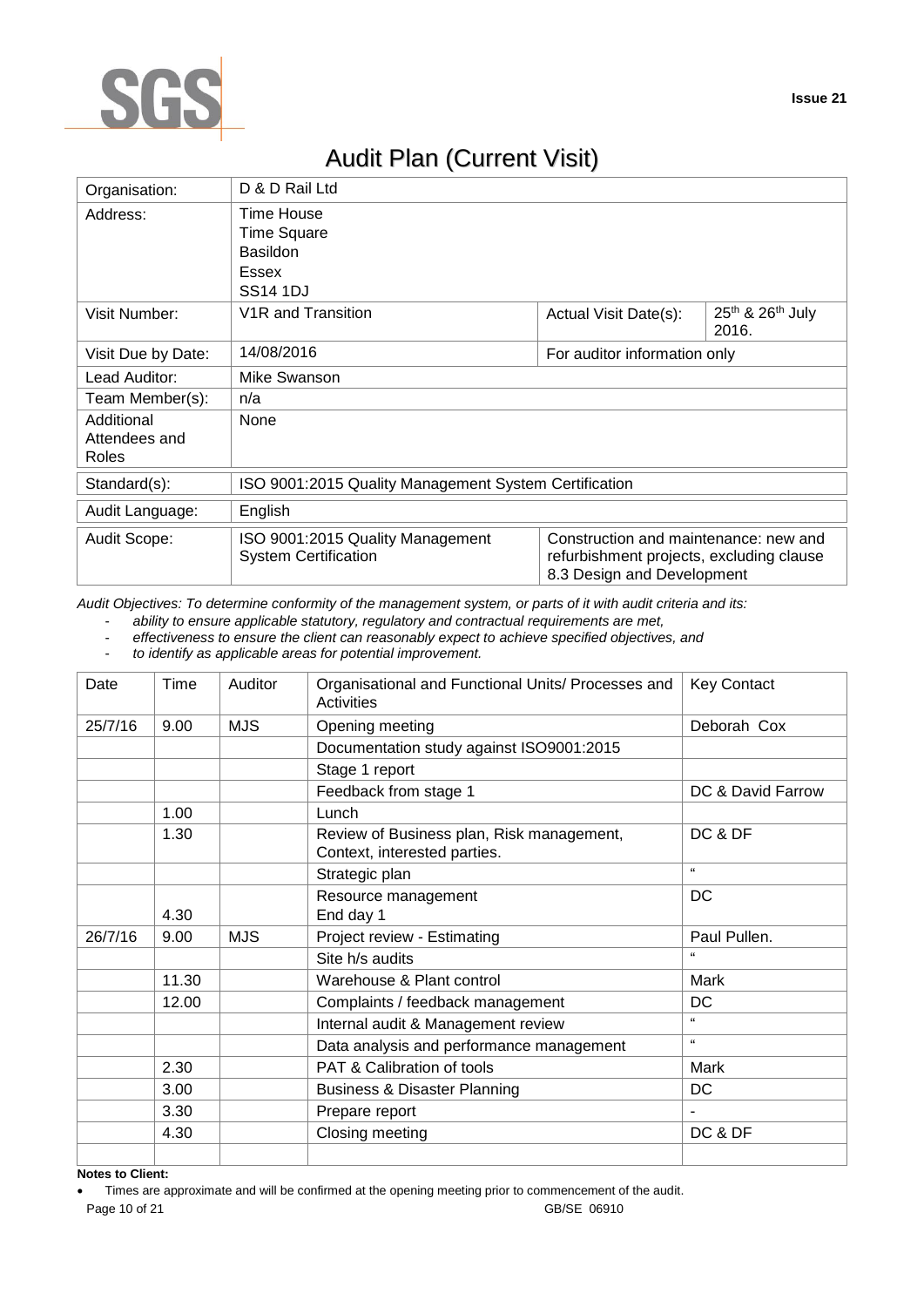

- SGS auditors reserve the right to change or add to the elements listed before or during the audit depending on the results of on-site investigation.
- A private place for preparation, review and conferencing is requested for the auditor's use.
- Please provide a light working lunch on-site each audit day.
- Your contract with SGS is an integral part of this audit plan and details confidentiality arrangements, audit scope, information on follow up activities and any special reporting requirements.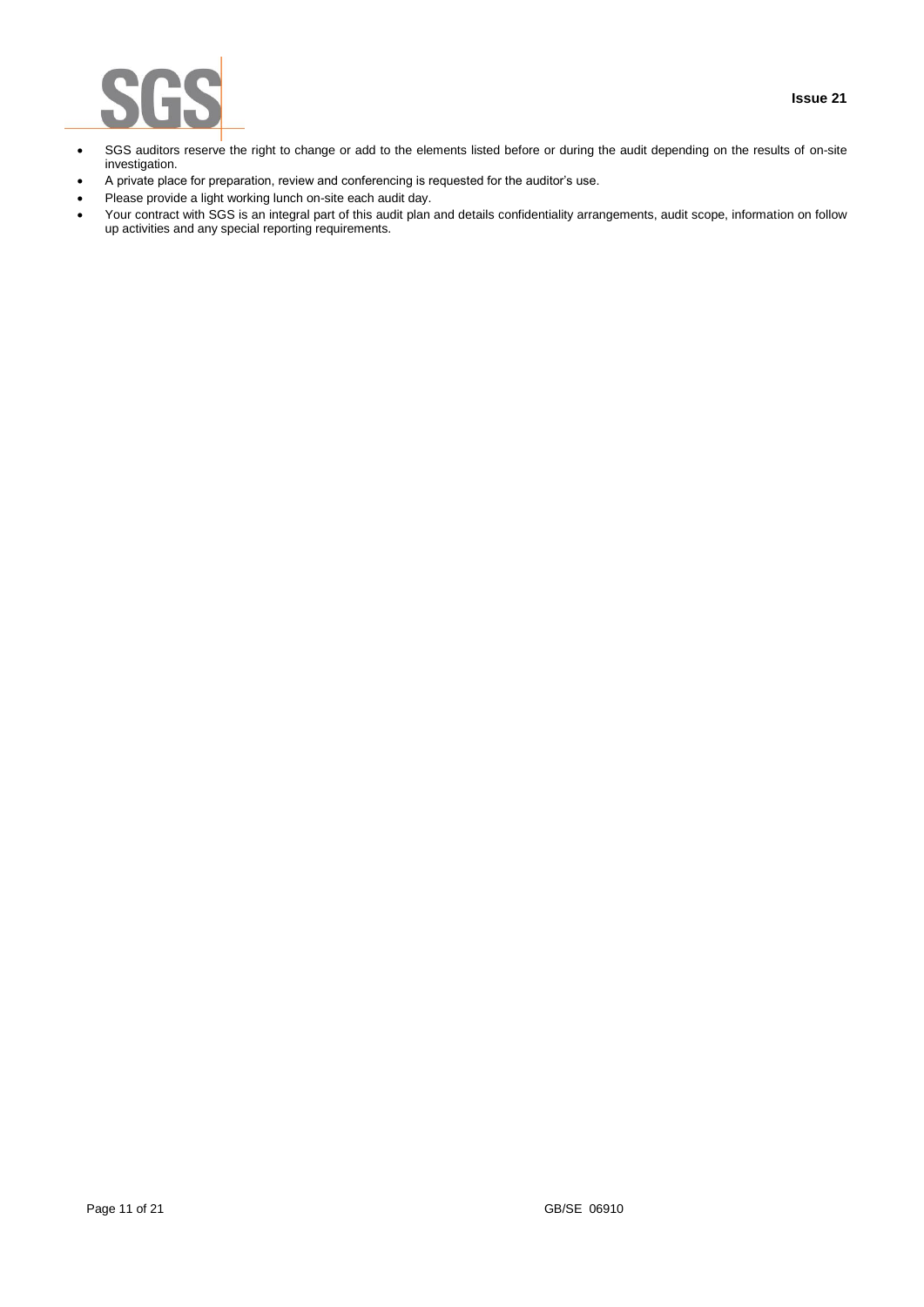

# Audit Plan (Next Visit)

| Organisation:                        | D & D Rail Ltd                                                  |                                                                                                                 |                |  |
|--------------------------------------|-----------------------------------------------------------------|-----------------------------------------------------------------------------------------------------------------|----------------|--|
| Address:                             | Time House<br><b>Time Square</b>                                |                                                                                                                 |                |  |
|                                      | Basildon                                                        |                                                                                                                 |                |  |
|                                      | Essex                                                           |                                                                                                                 |                |  |
|                                      | <b>SS14 1DJ</b>                                                 |                                                                                                                 |                |  |
| Visit Number:                        | 2                                                               | Agreed Visit Date(s):                                                                                           | 14th July 2017 |  |
| Visit Due by Date:                   | 14/08/2017                                                      | For auditor information only                                                                                    |                |  |
| Lead Auditor:                        | Mike Swanson                                                    |                                                                                                                 |                |  |
| Team Member(s):                      | n/a                                                             |                                                                                                                 |                |  |
| Additional<br>Attendees and<br>Roles | None                                                            |                                                                                                                 |                |  |
| Standard(s):                         | ISO 9001:2015 Quality Management System Certification           |                                                                                                                 |                |  |
| Audit Language:                      | English                                                         |                                                                                                                 |                |  |
| Audit Scope:                         | ISO 9001:2015 Quality Management<br><b>System Certification</b> | Construction and maintenance: new and<br>refurbishment projects, excluding clause<br>8.3 Design and Development |                |  |

*Audit Objectives: To determine conformity of the management system, or parts of it with audit criteria and its:*

- *ability to ensure applicable statutory, regulatory and contractual requirements are met,*

- *effectiveness to ensure the client can reasonably expect to achieve specified objectives, and*
- *to identify as applicable areas for potential improvement.*

| Date    | Time | Auditor    | Area / Department / Process / Function           | <b>Key Contact</b>             |
|---------|------|------------|--------------------------------------------------|--------------------------------|
| 14/7/17 | 9.00 | <b>MJS</b> | Opening meeting                                  | Deborah Cox &<br>David Farrow. |
|         |      |            | Data analysis and performance management         |                                |
|         |      |            | Management review                                |                                |
|         |      |            | Review of interested parties and Int/Ext issues. |                                |
|         |      |            | Review of business risks/BCP                     |                                |
|         |      |            | Internal audit & Corrective action               |                                |
|         |      |            | Process risk & Preventive action                 |                                |
|         |      |            | Complaints / feedback management                 |                                |
|         |      |            | Goods receiving                                  |                                |
|         |      |            | Request for product from site                    |                                |
|         |      |            | Tools & Product return from site                 |                                |
|         |      |            | <b>Service Delivery</b>                          |                                |
|         |      |            | PAT & Calibration of tools                       |                                |
|         |      |            | Auditor review                                   |                                |
|         |      |            | Prepare report                                   |                                |
| .       | 4.00 |            | Closing meeting                                  |                                |

#### **Notes to Client:**

- Times are approximate and will be confirmed at the opening meeting prior to commencement of the audit.
- SGS auditors reserve the right to change or add to the elements listed before or during the audit depending on the results of on-site investigation.
- A private place for preparation, review and conferencing is requested for the auditor's use.
- Please provide a light working lunch on-site each audit day.
- Your contract with SGS is an integral part of this audit plan and details confidentiality arrangements, audit scope, information on follow up activities and any special reporting requirements.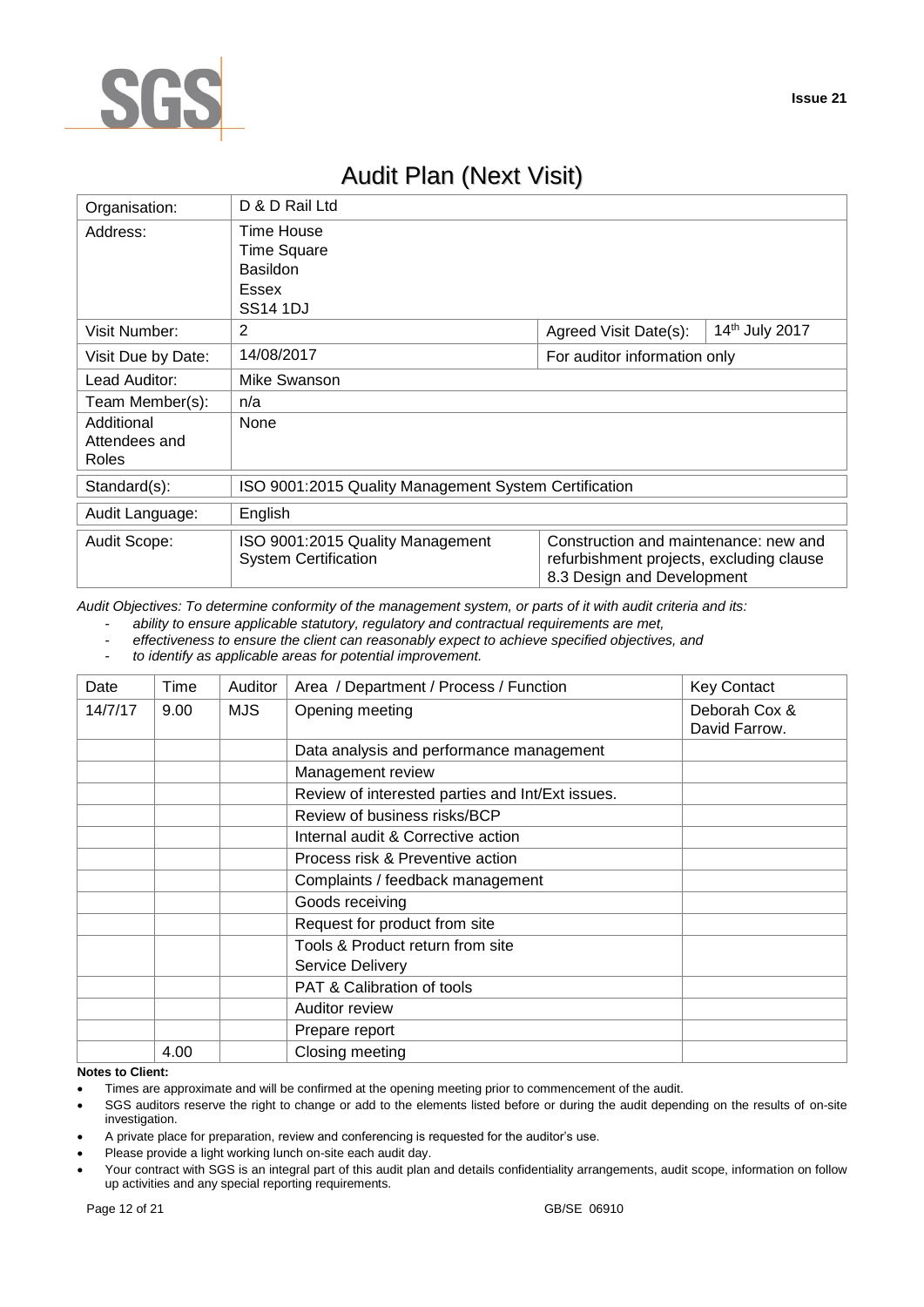

# Audit Planning Matrix

|                                                                                                                                                                                                                                                   |                                                                                                           | <b>Visits:</b> | V1R            | V <sub>2</sub> | V <sub>3</sub> | V1R        | V <sub>2</sub> | V <sub>3</sub> | V <sub>1</sub> R |
|---------------------------------------------------------------------------------------------------------------------------------------------------------------------------------------------------------------------------------------------------|-----------------------------------------------------------------------------------------------------------|----------------|----------------|----------------|----------------|------------|----------------|----------------|------------------|
|                                                                                                                                                                                                                                                   |                                                                                                           | Dates:         | 25&26/7/       | 14/7/17        | $-77/18$       | $-/6/18$   | $-77/19$       | $-77/20$       | $-16/21$         |
|                                                                                                                                                                                                                                                   |                                                                                                           |                | 16             |                |                |            |                |                |                  |
| Area / Department /                                                                                                                                                                                                                               | <b>ASPECTS, RISKS,</b>                                                                                    |                | <b>MJS</b>     | <b>MJS</b>     | <b>MJS</b>     | <b>MJS</b> | <b>MJS</b>     | <b>MJS</b>     | <b>MJS</b>       |
| <b>Process / Function</b>                                                                                                                                                                                                                         | <b>OBJECTIVES</b>                                                                                         | Auditor(s):    |                |                |                |            |                |                |                  |
|                                                                                                                                                                                                                                                   |                                                                                                           | <b>Clauses</b> |                |                |                |            |                |                |                  |
| QS, Document &<br>data/record Control                                                                                                                                                                                                             | Amendment Log, Distribution,<br>Archive                                                                   | 7.5            | X              | $\mathsf O$    | $\circ$        | $\circ$    | $\circ$        | $\circ$        |                  |
| Management<br>Responsibility<br>Context review<br>Interested parties<br>Policy review<br>Planning to achieve<br>Objectives<br>Leadership/Communi<br>cation<br>Roles &<br>responsibilities<br>Risk analysis and<br>opportunities<br>Change control | Operational performance<br><b>Business results</b><br><b>Customer satisfaction</b><br>Improvement targets | 4 5 6          | $\overline{X}$ | $\circ$        | $\circ$        | $\circ$    | $\circ$        | $\circ$        | $\circ$          |
| Performance<br>evaluation<br>Analysis &<br>Improvement<br>Management review<br>Nonconformity<br>Corrective action<br>Continual<br>improvement<br>Internal audit                                                                                   | Audit plan<br>Customer satisfaction analysis<br>Improvement plans                                         | 9 10           | X              | $\circ$        | $\circ$        | $\circ$    | $\circ$        | $\circ$        | $\circ$          |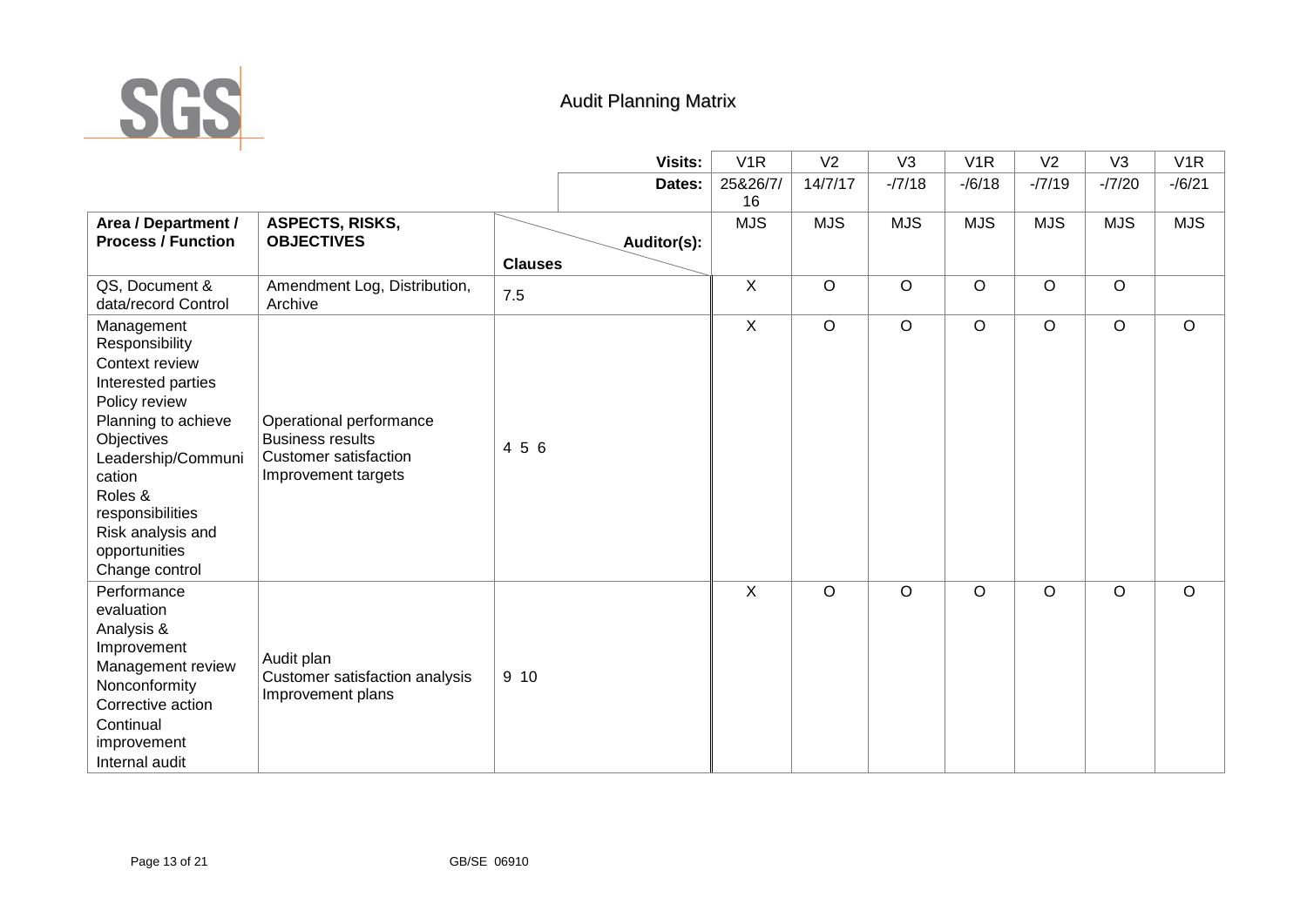

| Product/service<br>requirements<br>Sales/Contract<br>Review<br>Change management                                                                                             | Tender/Enquiry's, Contract<br>specification<br>Samples                                                          | 8.2             | X       | O       | O       | $\circ$ | O       | O       | $\circ$ |
|------------------------------------------------------------------------------------------------------------------------------------------------------------------------------|-----------------------------------------------------------------------------------------------------------------|-----------------|---------|---------|---------|---------|---------|---------|---------|
| Document & Drawing<br>controls                                                                                                                                               | Specifications, CAD Drawings                                                                                    | 8.3             | $\sf X$ | $\circ$ | $\circ$ | $\circ$ | $\circ$ | $\circ$ | $\circ$ |
| Service provision                                                                                                                                                            | Planning, Machine set up, run<br>times, quality control.                                                        | 8               | X       | $\circ$ | $\circ$ | $\circ$ | $\circ$ | $\circ$ | $\circ$ |
| Purchasing/Supplier<br>control, Goods-<br>in/inspection<br><b>HSPPD</b><br>Non-conforming<br>outputs                                                                         | Verification of Suppliers<br>Goods-in Inspection<br>Certificate of conformance<br>Identification & traceability | 8.4 8.5 8.6 8.7 | X       | $\circ$ | $\circ$ | $\circ$ | $\circ$ | $\circ$ | $\circ$ |
| Resource<br>Management:<br>Infrastructure/environ<br>ment<br>People - Training<br>records<br>Competence/knowled<br>ge<br>Calibration/measuring<br>resources<br>Communication | Work environment<br>Personnel<br>qualification/awareness<br>Performance reviews                                 | $\overline{7}$  | $\sf X$ | $\circ$ | $\circ$ | $\circ$ | $\circ$ | $\circ$ | $\circ$ |
|                                                                                                                                                                              |                                                                                                                 |                 |         |         |         |         |         |         |         |
|                                                                                                                                                                              |                                                                                                                 |                 |         |         |         |         |         |         |         |
|                                                                                                                                                                              |                                                                                                                 |                 |         |         |         |         |         |         |         |

General Notes:

In column 1, list the departments, processes, activities or other functional units, as defined by the organisation. These should be the same departments and/or processes identified on the audit plan. In column 2, list the primary or critical aspects, objectives and/or KPIs applicable to the department, process or activity.

In column 3, list all the elements of the applicable standard that relate to each activity or process defined in column 1 (each element of the standard must be listed at least once).

For planned visits, indicate with an "O" in the box for each process to be covered. For each completed visit, mark "X" in the box for each department or process covered

If nonconformities are identified, note the number of minors and/or majors identified in each department or process.

For integrated contracts please record level of the integration of the client's IMS in the 'General notes' section.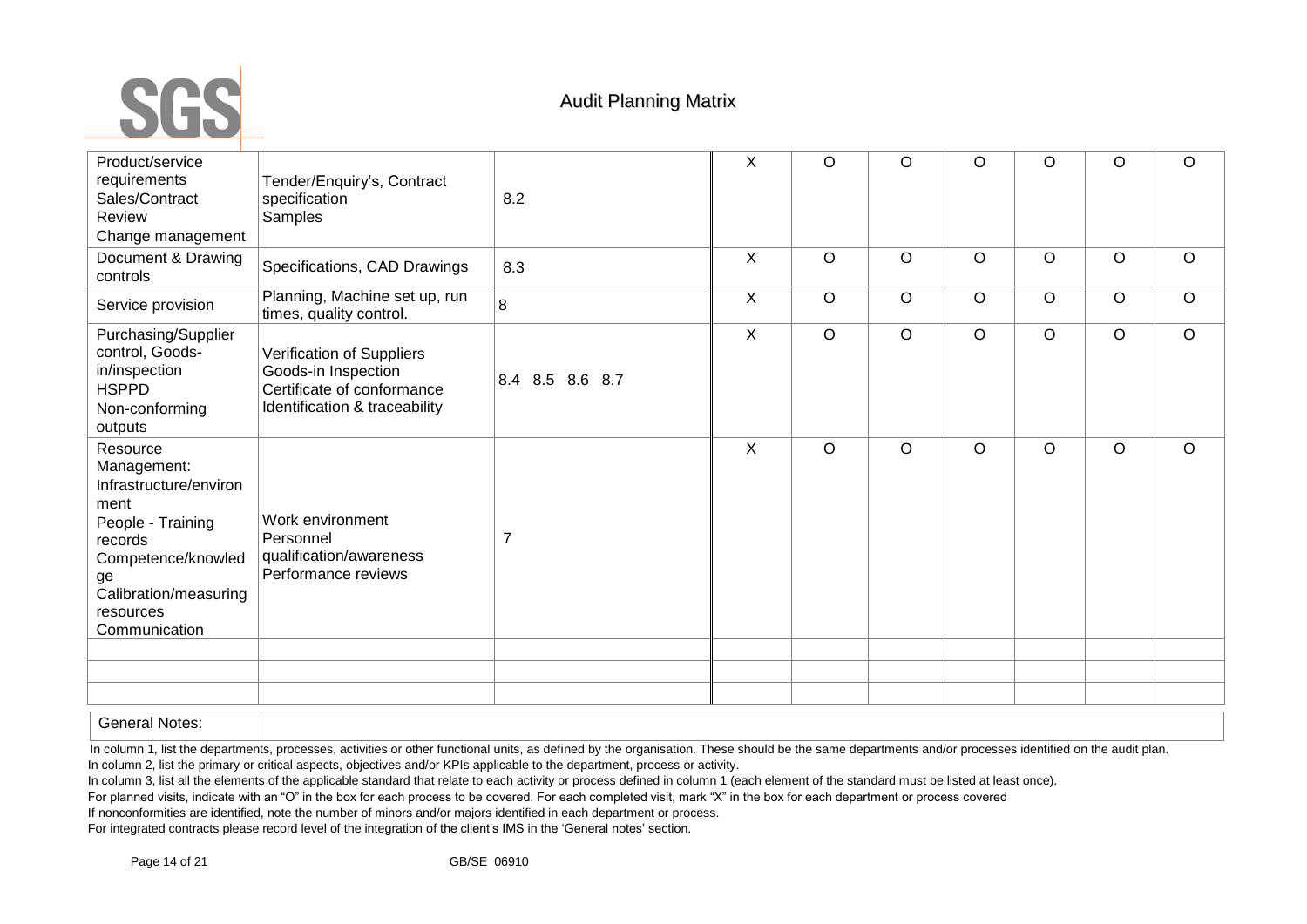

### **CERTIFICATION HISTORY REVIEW**

**Client Name**: D & D Rail Ltd **Contract#**: GB/SE 06910

**Location(s)**: Basildon

## **Section A: To Be Completed At Pre-Renewal Visit**

The Pre-Renewal visit shall include an in-depth review of the client's certification history to identify whether there are any special considerations which need to be taken into account for the Renewal visit. The review should include any changes to the organization and system, prior audit reports and nonconformities over the certification cycle, complaints or serious incidents and any other pertinent information. This form may be used to note or comment on significant factors relating to the execution of subsequent visits (eg: this client is a satellite operation of a multi-site organization; Management Review, Internal Audits, Corrective and Preventive Action controlled from a different site; seasonal work, large degree of automation, etc.).

### **Management System:**

The organization has made significant changes to its management system or small refinements?  $\boxtimes$  Small Refinements  $\Box$  Significant Changes Upper Management are actively involved in the operation of the Quality System  $\boxtimes$  Management Active  $\Box$  Management not active  $\Box$  Management not active

### **Internal Audit Program:**

| Internal Responses to Corrective Actions raised result in System Improvement                                |                                                                                                  |
|-------------------------------------------------------------------------------------------------------------|--------------------------------------------------------------------------------------------------|
| $\boxtimes$ System Improvement seen                                                                         | $\Box$ 'Symptoms' fixed only                                                                     |
|                                                                                                             | Internal Audits in Year Three identify improvements as opposed to showing system compliance only |
| $\boxtimes$ Results used to improve system                                                                  | Audits concentrate on compliance only                                                            |
|                                                                                                             |                                                                                                  |
| <b>Corrective and Preventive Action Program</b>                                                             |                                                                                                  |
|                                                                                                             | Response to Corrective Actions raised concentrates on Root Cause rather than superficial fixes   |
| $\boxtimes$ Root Causes Identified (Itd)                                                                    | $\Box$ 'Symptoms' fixed only                                                                     |
| No history or evidence that issues identified through corrective action reappear                            |                                                                                                  |
| $\boxtimes$ Action prevents recurrence                                                                      | Items reappear                                                                                   |
|                                                                                                             |                                                                                                  |
| Evaluate possible future changes to the organization                                                        |                                                                                                  |
| Change in Scope adding Design or diversification of existing products or services                           |                                                                                                  |
| $\boxtimes$ No scope change likely                                                                          | Change in scope projected                                                                        |
| Addition of Sites, number of employees or shifts                                                            |                                                                                                  |
| $\boxtimes$ No change to sites / employees / shifts $\Box$ Sites / employees / shifts will change           |                                                                                                  |
| Consideration of Automotive / Aerospace / Technology variants (QS/TE/AS)                                    |                                                                                                  |
| $\boxtimes$ No technology variants likely                                                                   | $\Box$ Technology variants likely                                                                |
|                                                                                                             |                                                                                                  |
| <b>Registration History</b>                                                                                 |                                                                                                  |
| The number of corrective actions raised by SGS over the registration period decreases                       |                                                                                                  |
|                                                                                                             |                                                                                                  |
| $\boxtimes$ SGS Corrective Actions decrease                                                                 | SGS Corrective Actions constant or increase<br>$\perp$                                           |
| Do major corrective actions (if any) appear in Year One only?                                               |                                                                                                  |
| $\boxtimes$ No Majors, or in Y1 only                                                                        | Major Corrective Actions in Y2 and/or Y3                                                         |
| Integrated Audits Only – Confirm the current level of integration: $\boxtimes$ N/A $\Box$ Basic $\Box$ High |                                                                                                  |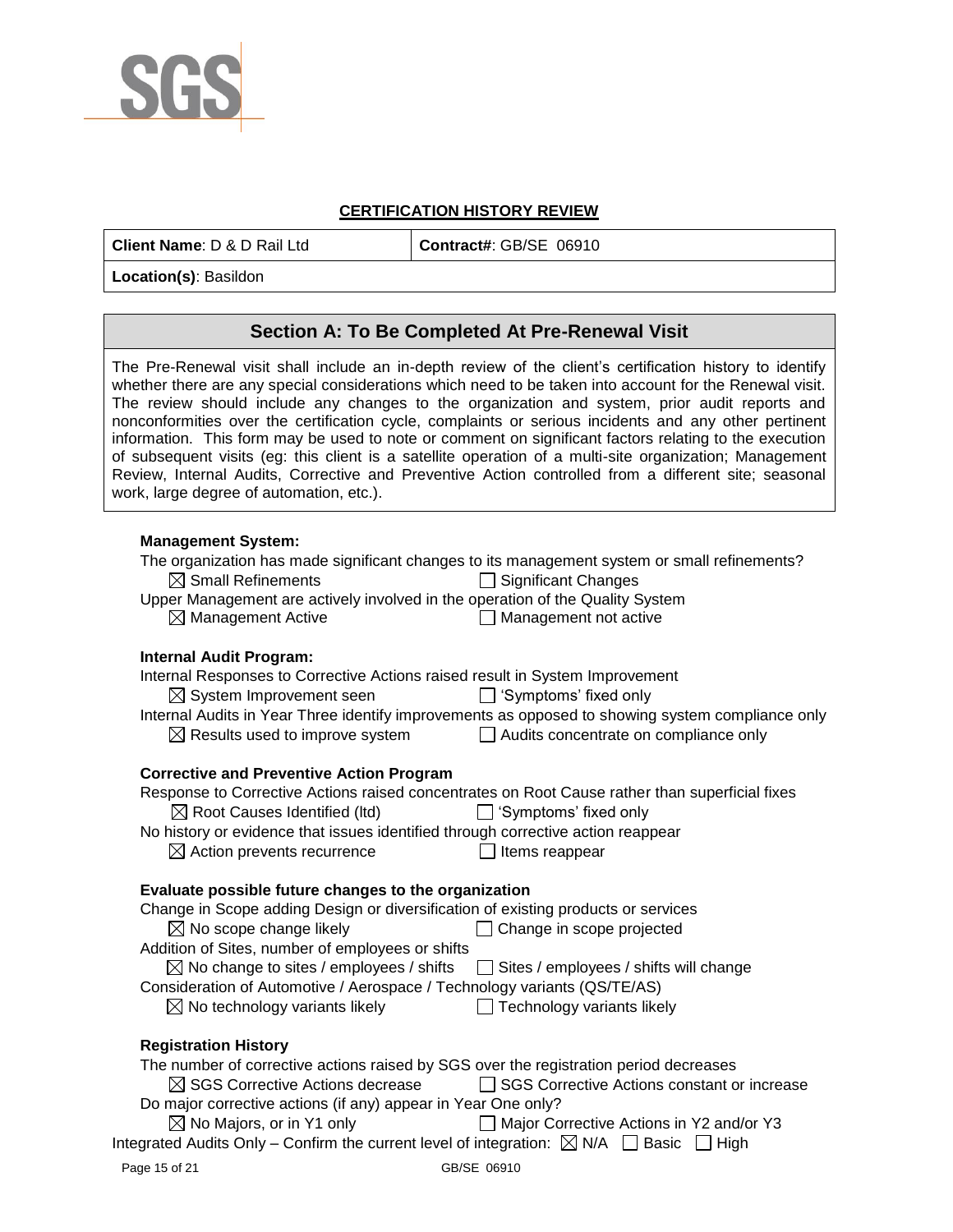

| Based on the above categories,     |                            |                       |
|------------------------------------|----------------------------|-----------------------|
| the client's Management System is: | $\boxtimes$ Well Developed | <b>△ Satisfactory</b> |

### **Other information relevant to the planning and execution of the Renewal visit:**

| Number<br>0t<br>Employees: | າາ<br>ے | Number<br>of Shifts: | Number<br>of Sites: |  |
|----------------------------|---------|----------------------|---------------------|--|
|                            |         |                      |                     |  |

| Other notes or comments relating to the planning and execution of the Renewal visit: |               |  |
|--------------------------------------------------------------------------------------|---------------|--|
|                                                                                      |               |  |
|                                                                                      |               |  |
|                                                                                      |               |  |
|                                                                                      |               |  |
|                                                                                      |               |  |
|                                                                                      |               |  |
|                                                                                      |               |  |
|                                                                                      |               |  |
|                                                                                      |               |  |
|                                                                                      |               |  |
|                                                                                      |               |  |
| Pre-Renewal review completed by (Name): Mike Swanson                                 | Date: 26/1/16 |  |

## **Section B: To Be Completed Before Renewal Visit**

As part of the Renewal visit planning process, the Lead Auditor (or Team Leader) shall refer to the information in Section A (above) to identify whether there are any special considerations which need to be taken into account for the Renewal visit. Information details shall be confirmed with the client before preparing the Audit Plan for the Renewal visit.

Renewal planning review completed  $\boxtimes$  Information details confirmed with client  $\boxtimes$ 

*Number of user complaints received by SGS*: \_\_0\_\_\_

Other additional notes or comments relating to the planning and execution of the Renewal visit: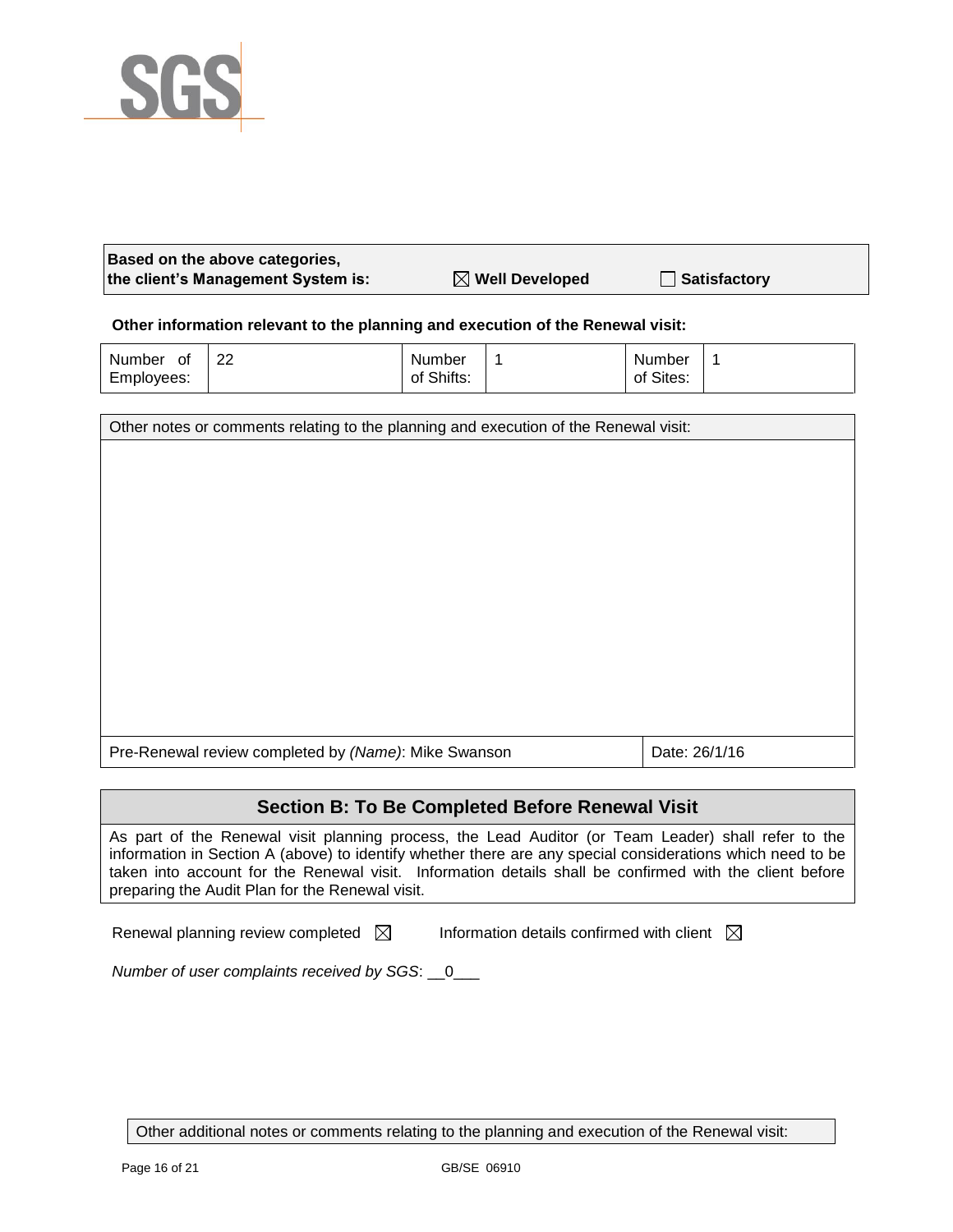

r

| Renewal planning review completed by (Name): Mike Swanson | Date: 25th July 2016 |
|-----------------------------------------------------------|----------------------|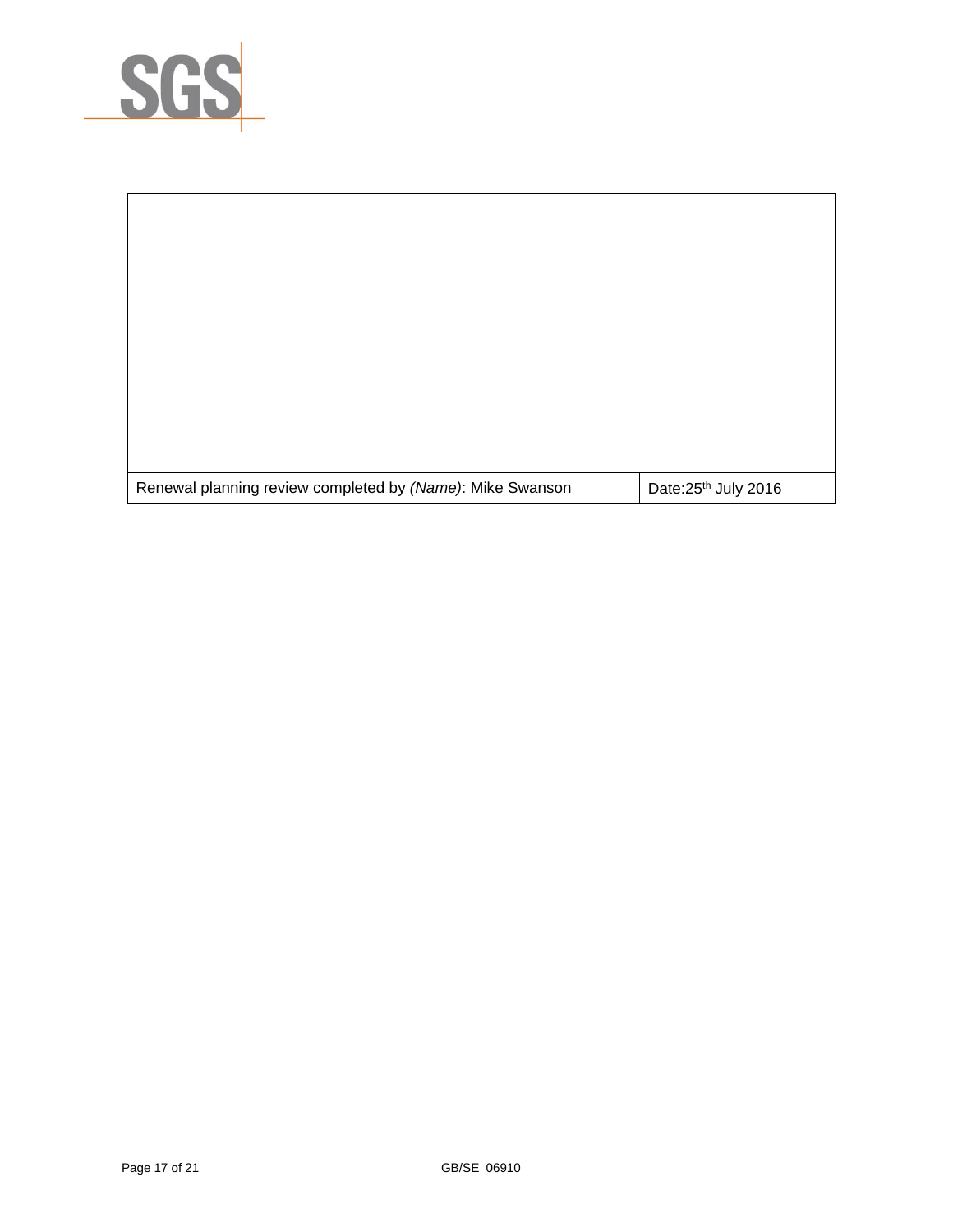

## **Contract Data Information Return Form**

#### *Certificate Details:*

| <b>Name:</b>                              | <b>Mike Swanson</b>                                                                                                                                   | <b>Date</b> | 26/07/2016 13:00:00 |             |
|-------------------------------------------|-------------------------------------------------------------------------------------------------------------------------------------------------------|-------------|---------------------|-------------|
| <b>Additional Team</b><br><b>Members:</b> | n/a                                                                                                                                                   |             |                     |             |
| of this report.                           | I confirm that the audit team have completed the relevant Technical Area<br>Qualification Form(s) for the Technical Area Code(s) listed on the page 2 |             | Yes $\boxtimes$     | No $\Gamma$ |

*Please note the details given below will appear on the certificate issued to the client.*

*I have confirmed the below with client and any changes have been made to this data.* 

*NB. This section will be blank if this is for an Initial visit and should be completed by the auditor in full (with the exception of the Certificate Number).* 

| <b>Oertificate</b><br><b>Number</b> | <b>Standard</b> | <b>Accreditation</b><br><b>Body</b> | # of employees<br>at this site | <b>Full Site Address</b>                                  |
|-------------------------------------|-----------------|-------------------------------------|--------------------------------|-----------------------------------------------------------|
| GB97/8743.<br>00                    | ISO9001:2015    | <b>UKAS</b>                         | 22                             | Time House, Time Square,<br>Basildon, Essex, SS14 1DJ, GB |

|                                                                                                                                                             | Yes         | No          |
|-------------------------------------------------------------------------------------------------------------------------------------------------------------|-------------|-------------|
| Has the level of integration changed since the last audit? n/a 9001 only                                                                                    |             | ⊠           |
| Has the scope changed since the last audit?                                                                                                                 |             | $\boxtimes$ |
| I confirm that I have verified the EAC/NACE/TAC shown on page 2 of this report to be correct<br>and accurately reflect the client's scope of certification. | $\boxtimes$ |             |
| It was necessary for me to change the EAC/NACE/TAC on page 2 of this report                                                                                 |             | $\boxtimes$ |
| It was necessary for me to change the number of employees on page 2 of this report                                                                          |             | ⊠           |
| It was necessary for me to change the company name on Page 2 of this report                                                                                 |             | ⊠           |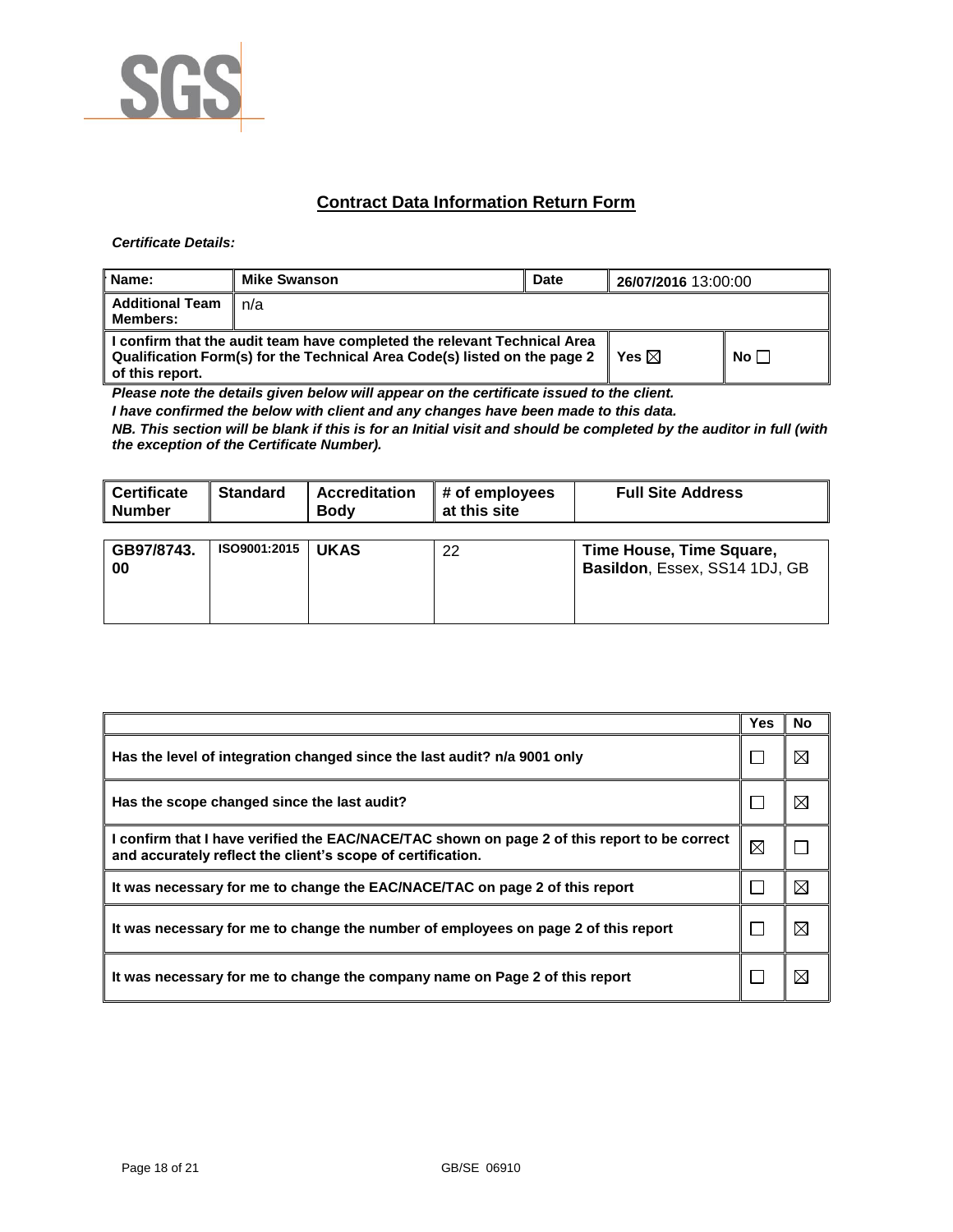

### *Administration Details:*

#### *This Must be Confirmed*

| Client email address confirmed as | deborahcox@ddrail.com |
|-----------------------------------|-----------------------|

| FUA Required? (If yes, give units and date) | <b>Yes</b><br>Date:                 | No $\boxtimes$ |
|---------------------------------------------|-------------------------------------|----------------|
| ∥ Additional comments                       | New certificate required for        |                |
|                                             | <b>ISO9001:2015 - Now on annual</b> |                |
|                                             | surveillance.                       |                |

| No of Duplicate<br>Certificates | No of Van<br><b>Stickers</b><br>(Colour on<br><b>White</b> ) | No of Van Stickers<br>(Colour on Clear) |
|---------------------------------|--------------------------------------------------------------|-----------------------------------------|
|                                 |                                                              |                                         |

### *Client Details:*

*Only record contact detail changes below, otherwise leave blank*

| <b>Telephone No</b>      |  |
|--------------------------|--|
| Fax No                   |  |
| <b>Contact Name</b>      |  |
| <b>Position</b>          |  |
| Website                  |  |
| <b>Invoicing Address</b> |  |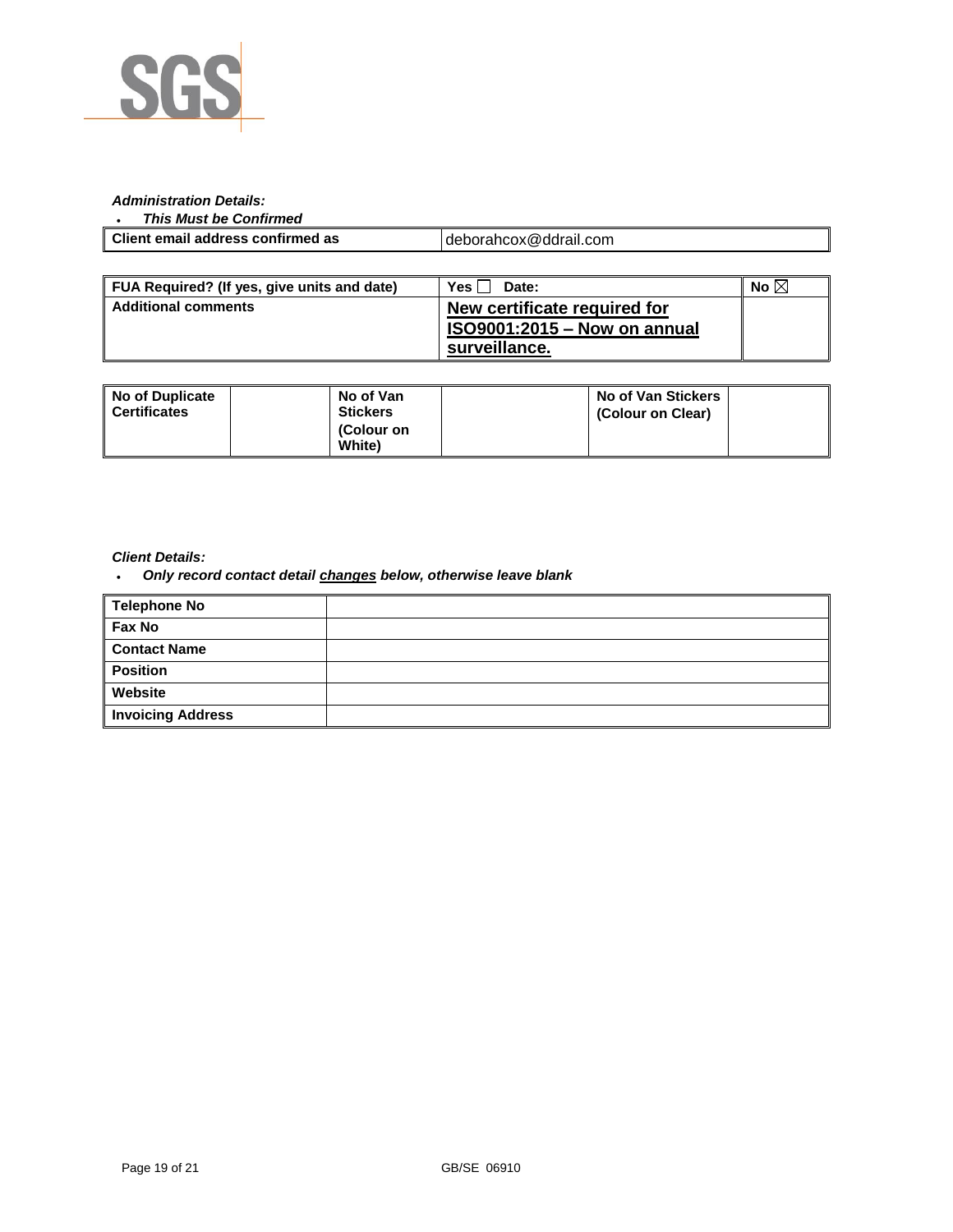

# **Expenses Form**

| <b>Mike Swanson</b><br><b>Auditor Name:</b> | <b>Date</b> | 26/07/2016 |
|---------------------------------------------|-------------|------------|

*I confirm the invoicing address has been confirmed with the client*  $\boxtimes$ 

| Miles at current rate      | 84 | £46.20 |
|----------------------------|----|--------|
|                            |    |        |
|                            |    |        |
| Air                        |    | £      |
|                            |    |        |
| Rail                       |    | £      |
|                            |    |        |
|                            |    |        |
| Taxi                       |    | £      |
|                            |    |        |
|                            |    |        |
| Hotel & Subsistence        |    | £      |
|                            |    |        |
| Parking                    |    | £4.00  |
|                            |    |        |
|                            |    |        |
| Car                        |    | £      |
|                            |    |        |
|                            |    |        |
| Toll                       |    | £      |
|                            |    |        |
| <b>Incidental Expenses</b> |    | £      |
|                            |    |        |
|                            |    |        |
| <b>EXPENSES TOTAL</b>      |    | £50.20 |
|                            |    |        |
|                            |    |        |

| Purchase order number (If applicable)                               |        |
|---------------------------------------------------------------------|--------|
| Days to invoice client (Minimum of 2 hours for Major CAR close out) | 2 davs |

For completion by Contractors:

| Number of days for payment                                   |  |
|--------------------------------------------------------------|--|
| LTD Co. ONLY - Your SGS Purchase Order Number for this visit |  |